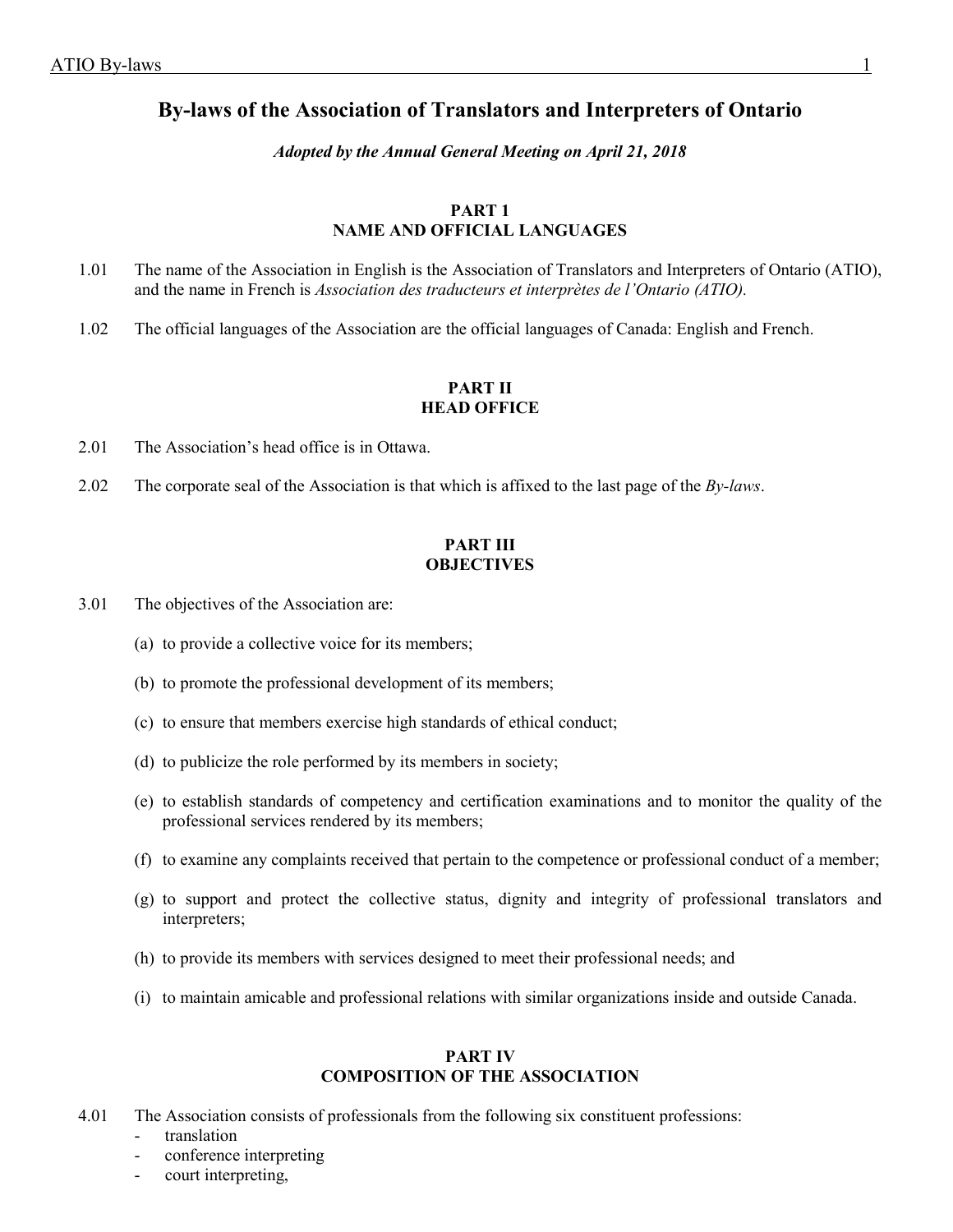- community interpreting,
- medical interpreting and
- terminology

These professionals are divided into five classes:

Certified members, (certified translators, certified conference interpreters, certified court interpreters, certified community interpreters, certified medical interpreters and certified terminologists);

Certified members (retired) (certified translators (retired), certified conference interpreters (retired), certified court interpreters (retired) certified community interpreters (retired), certified medical interpreters (retired) and certified terminologists (retired));

Candidates for certification (candidates for certification in translation, candidates for certification in conference interpreting, candidates for certification in court interpreting, candidates for certification in community interpreting, candidates for certification in medical interpreting and candidates for certification in terminology);

Students (student [translation], student [conference interpreting], student [court interpreting], student [community interpreting], student [medical interpreting] and student [terminology]);

Honorary members, who have been granted the honorary title "Honorary Member of ATIO." The honorary title is linked to the Association and not to one of the professions forming part of the Association.

- 4.02 Those who wish to become certified members of the Association in one of the professional categories must first meet the conditions for obtaining the status of candidate for certification in this category (Part V).
- 4.03 **Certified members** are those members recorded in the register as prescribed in Part VII (article 7.02) of the *By-Laws* and who have not been struck from the register or resigned.
- 4.04 **Certified members (retired)** are those certified members who are no longer practising the profession in return for compensation. They retain the right to use their reserved title(s) (article 6.14) provided they maintain their title of certified member (retired) in good standing.
- 4.05 **Candidates for certification** are those aspiring to the title of certified member and who are recorded in the register as prescribed in Part VII (article 7.03) of the *By-laws* as having the status of candidate for certification and who have not been struck from the register or resigned.
- 4.06 **Students** are those who have complied with the requirements for admission set out in articles 5.29 or 5.30.
- 4.07 **Honorary members**, regardless of whether or not they are certified members of the Association, are those so designated by the certified members at an annual general meeting, pursuant to a recommendation by the Board of Directors, in recognition of their contribution to the Association or to one of the four professions forming part of the Association. Certified members granted the title of honorary member retain their rights as certified members.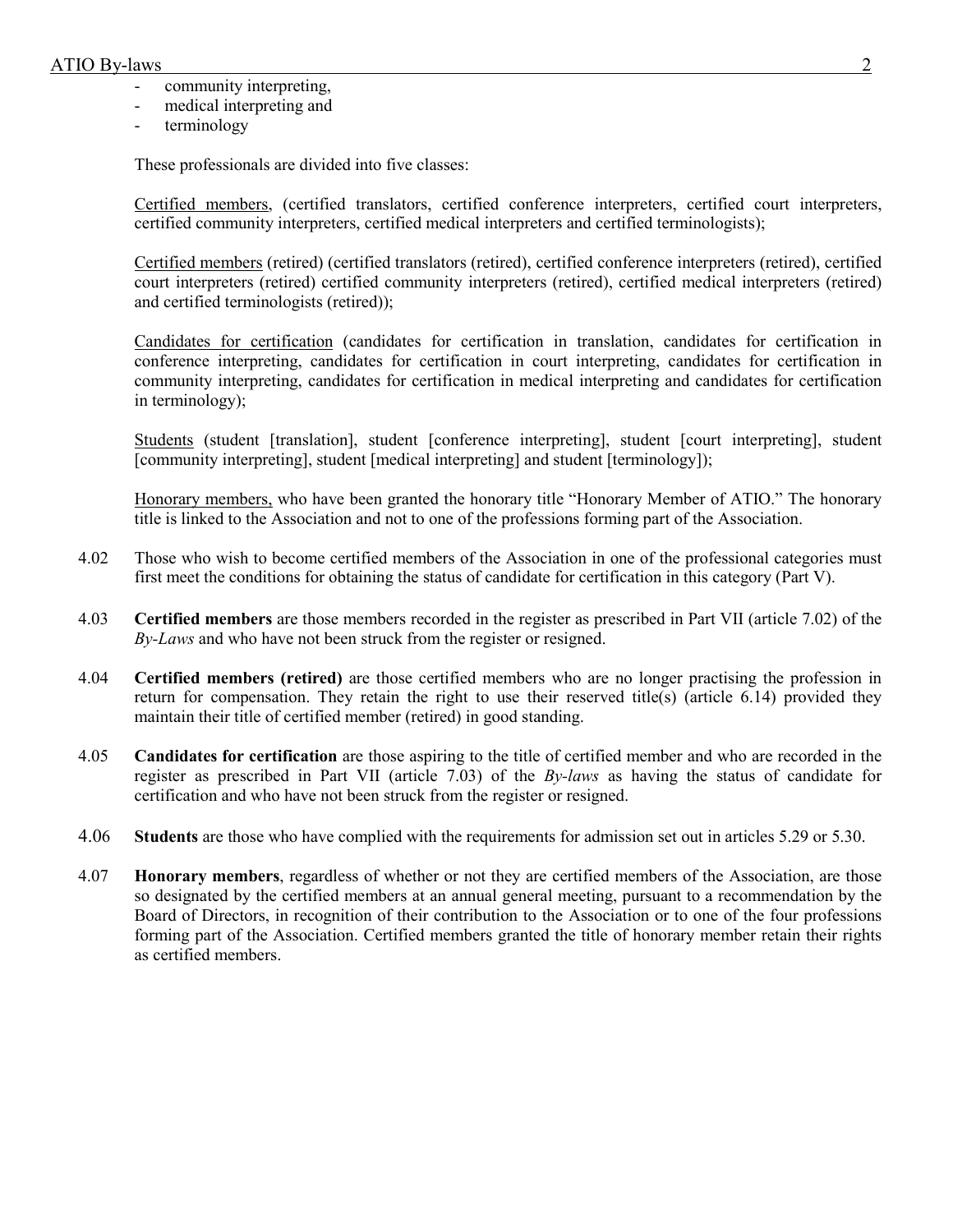# **PART V ADMISSION AS A CANDIDATE FOR CERTIFICATION**

### **Either French or English shall be included in every language combination.**

### **THE STATUS OF "CANDIDATE FOR CERTIFICATION IN TRANSLATION"**

- 5.01 To become a candidate for certification in translation *by direct admission*, an applicant must:
	- (a) hold a university degree in translation that is recognized by the Association
	- or
	- (b) [i] hold a university degree plus the equivalent of two years of full-time experience in translation in each language combination for which the applicant is applying.

[ii] This full-time translation experience must be attested to by a recent letter of reference from an employer or from each of two clients if the applicant works as an independent/freelance translator.

or

(c) [i] have the equivalent of four years of full-time experience in translation in each language combination for which the applicant is applying.

[ii] This full-time translation experience must be attested to by a recent letter of reference from an employer or from each of two clients if the applicant works as an independent / freelance translator

and

- (d) in addition to either (a), (b) or (c), pass an admission test administered by the Association.
- 5.02 To become a candidate for certification in translation *by affiliation*, an applicant must be a candidate for certification in translation in good standing of a member association of the Canadian Translators, Terminologists and Interpreters Council (CTTIC).
- 5.03 Candidates for certification in translation may describe themselves as a "**candidate for certification in translation, ATIO**." They shall not attest to the exactness of a translation.
- 5.04 Candidates for certification in translation have five years in which to become certified in translation, whether by examination or on dossier. If the certification exam has been offered fewer than five times within such five year period, candidates shall have an additional two years to register for the exam. Candidates who do not become certified by the end of the specified period will be struck from the register.
- 5.05 Candidates for certification in translation who are refused the title of certified translator through the ondossier certification process may write the Canadian Translators, Terminologists and Interpreters Council (CTTIC) certification examination as soon as it is possible to do so, or they may resubmit their file for ondossier certification after two years have elapsed from the date the dossier was submitted. Candidates for certification may not resubmit a file for on-dossier certification more than twice during the period of five years from their entry on the register as a candidate for certification in translation. Candidates who do not become certified by the end of the specified period will be struck from the register.
- 5.06 Candidates for certification in translation who have been struck from the register pursuant to article 5.04 may reapply after a minimum of two years has elapsed. Candidates will then have a final two years in which to become certified.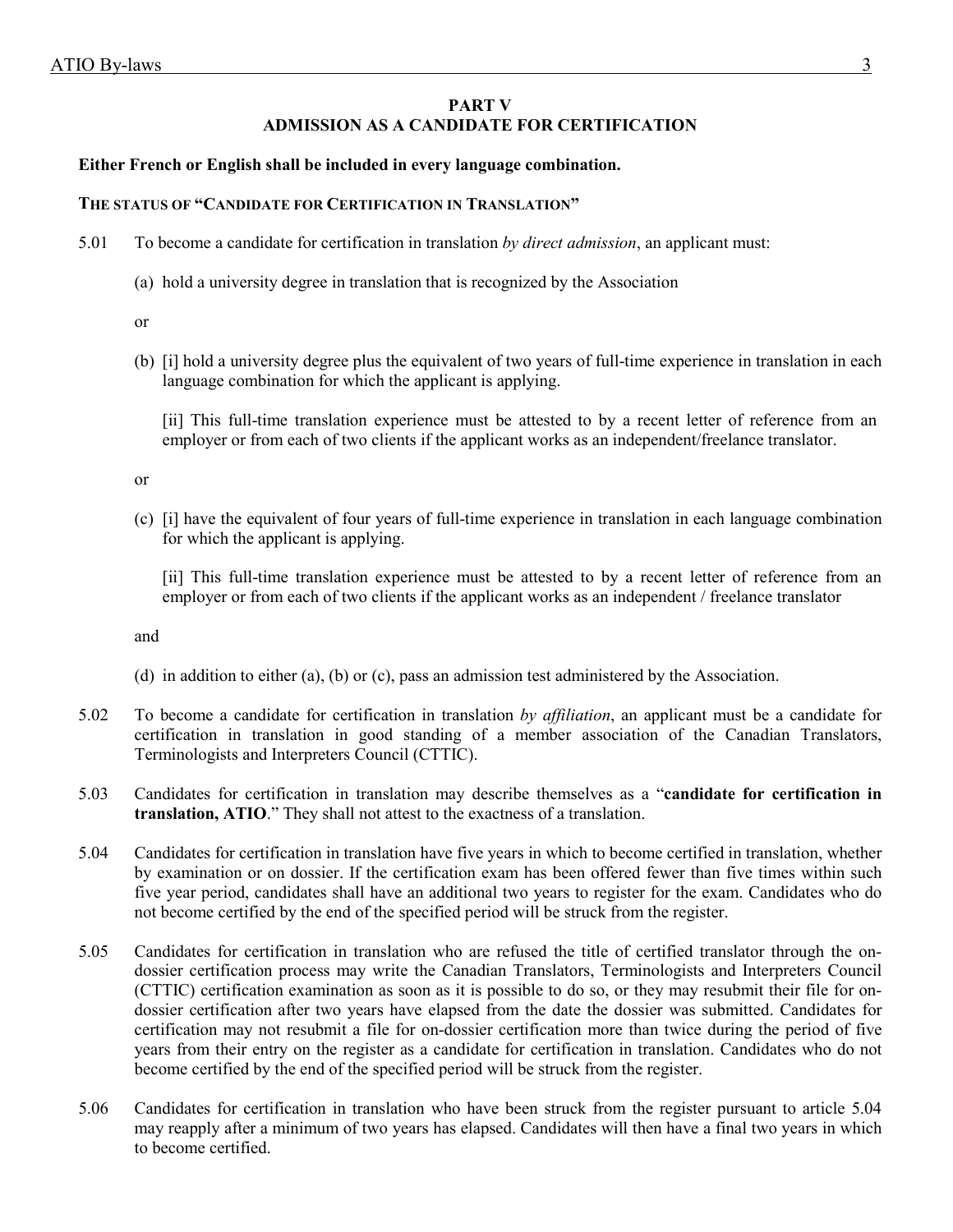Candidates for certification in translation must apply separately for each particular language combination. An applicant may choose the translation certification examination in one language combination and ondossier certification for certification in another language combination. Candidates for certification must meet the requirements in every language combination that they are applying for and pay the required fee for each application.

# **THE STATUS OF "CANDIDATE FOR CERTIFICATION IN CONFERENCE INTERPRETING"**

- 5.07 To become a candidate for certification in conference interpreting *by direct admission*, applicants must:
	- (a) hold a university degree in conference interpreting that is recognized by the Association or have successfully completed a university or post-graduate program in conference interpreting recognized by the Association,
	- or
	- (b) must be able to substantiate 100 days of experience as a conference interpreter, at least 50 days in each active language [A,B] they are requesting and at least 30 days from each passive language [C] they are requesting.
- 5.08 To become a candidate for certification in conference interpreting *by affiliation*, an applicant must be a candidate for certification in conference interpreting in good standing of a member association of the Canadian Translators, Terminologists and Interpreters Council (CTTIC).
- 5.09 Candidates for certification in conference interpreting may describe themselves as a "**candidate for certification in conference interpreting, ATIO**."
- 5.10 Candidates for certification in conference interpreting have five years in which to become certified in conference interpreting, whether by examination or on dossier. If the certification exam has been offered fewer than three times within such five year period, candidates shall have an additional two years to register for the exam. Candidates who do not become certified by the end of the specified period will be struck from the register.
- 5.11 Candidates for certification in conference interpreting who are refused the title of certified conference interpreter through the on-dossier certification process may write the Canadian Translators, Terminologists and Interpreters Council (CTTIC) certification examination as soon as it is possible to do so, or they may resubmit their file for on-dossier certification after two years have elapsed from the date the dossier was submitted. Candidates for certification may not resubmit a file for on-dossier certification more than twice during the period of five years from their entry on the register as a candidate for certification in conference interpreting. Candidates who do not become certified by the end of the specified period will be struck from the register.
- 5.13 Candidates for certification in conference interpreting who have been struck from the register pursuant to article 5.11 may reapply after a minimum of two years has elapsed. Candidates will then have a final two years in which to become certified.
- 5.14 Candidates for certification in conference interpreting must indicate their language combination [ABC] when applying. An applicant may choose the conference interpreting certification examination in one language combination and on-dossier certification for certification in another language combination. Candidates for certification must meet the requirements in every language combination that they are applying for and pay the required fee for each application.

# **THE STATUS OF "CANDIDATE FOR THE CERTIFICATION IN COURT INTERPRETING"**

5.15 To become a candidate for certification in court interpreting *by direct admission*, an applicant must: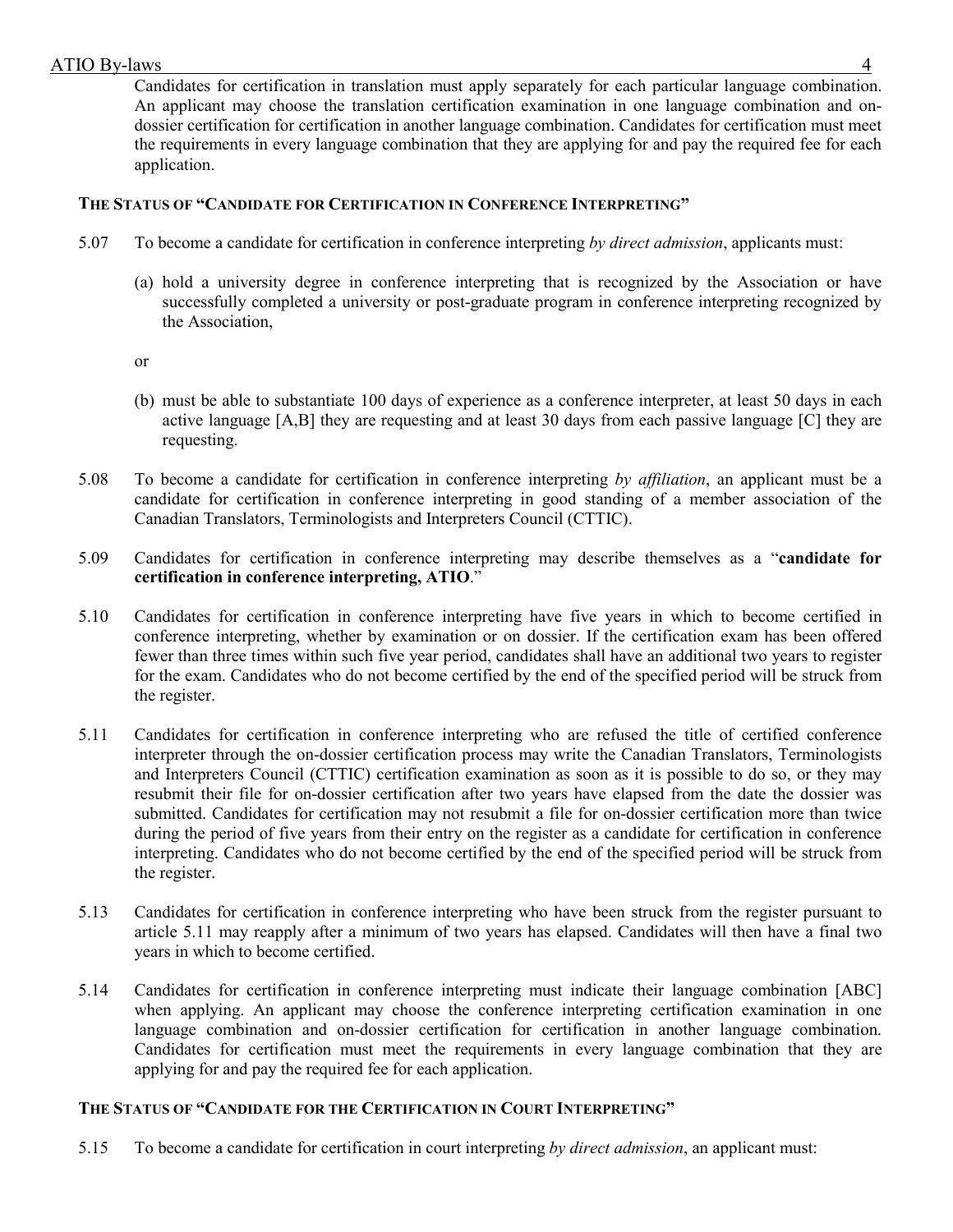(a) demonstrate the achievement on the International English Language Testing System (IELTS) of a level of fluency of at least 7, or the equivalent, or level C1 on the *Test de connaissance du français* (TCF), or the equivalent,

and

**(b)** hold a university degree in court interpreting that is recognized by the Association or have successfully completed a course in court interpreting recognized by the Association,

or

(c) be accredited as a court interpreter by the Ontario Ministry of the Attorney General and submit proof of 300 hours of experience as a court interpreter,

or

- (d) be able to substantiate 600 hours of experience as a court interpreter in Canada.
- 5.16 To become a candidate for certification in court interpreting *by affiliation*, an applicant must be a candidate for certification in court interpreting in good standing of a member association of the Canadian Translators, Terminologists and Interpreters Council (CTTIC).
- 5.17 Candidates for certification in court interpreting may describe themselves as a "**candidate for certification in court interpreting, ATIO**."
- 5.18 Candidates for certification in court interpreting have five years in which to become certified in court interpretation, whether by examination or on dossier. If the certification exam has been offered fewer than five times within such five year period, candidates shall have an additional two years to register for the exam. Candidates who do not become certified by the end of the specified period will be struck from the register.
- 5.19 Candidates for certification in court interpreting who are refused the title of certified court interpreter through the on-dossier certification process may write the Canadian Translators, Terminologists and Interpreters Council (CTTIC) certification examination as soon as it is possible to do so, or they may resubmit their file for on-dossier certification after two years have elapsed from the date the dossier was submitted. Candidates for certification may not resubmit a file for on-dossier certification more than twice during the period of five years from their entry on the register as a candidate for certification in court interpretation. Candidates who do not become certified by the end of the specified period will be struck from the register.
- 5.20 Candidates for certification in court interpreting who have been struck from the register pursuant to article 5.18 may reapply after a minimum of two years has elapsed. Candidates will then have a final two years in which to become certified.
- 5.21 Candidates for certification in court interpreting must apply separately for each particular language combination. An applicant may choose the court interpreting certification examination in one language combination and on-dossier certification for certification in another language combination. Candidates for certification must meet the requirements in every language combination that they are applying for and pay the required fee for each application.

# **THE STATUS OF "CANDIDATE FOR CERTIFICATION IN COMMUNITY INTERPRETING"**

5.22 To become a candidate for certification in community interpreting by direct admission, an applicant must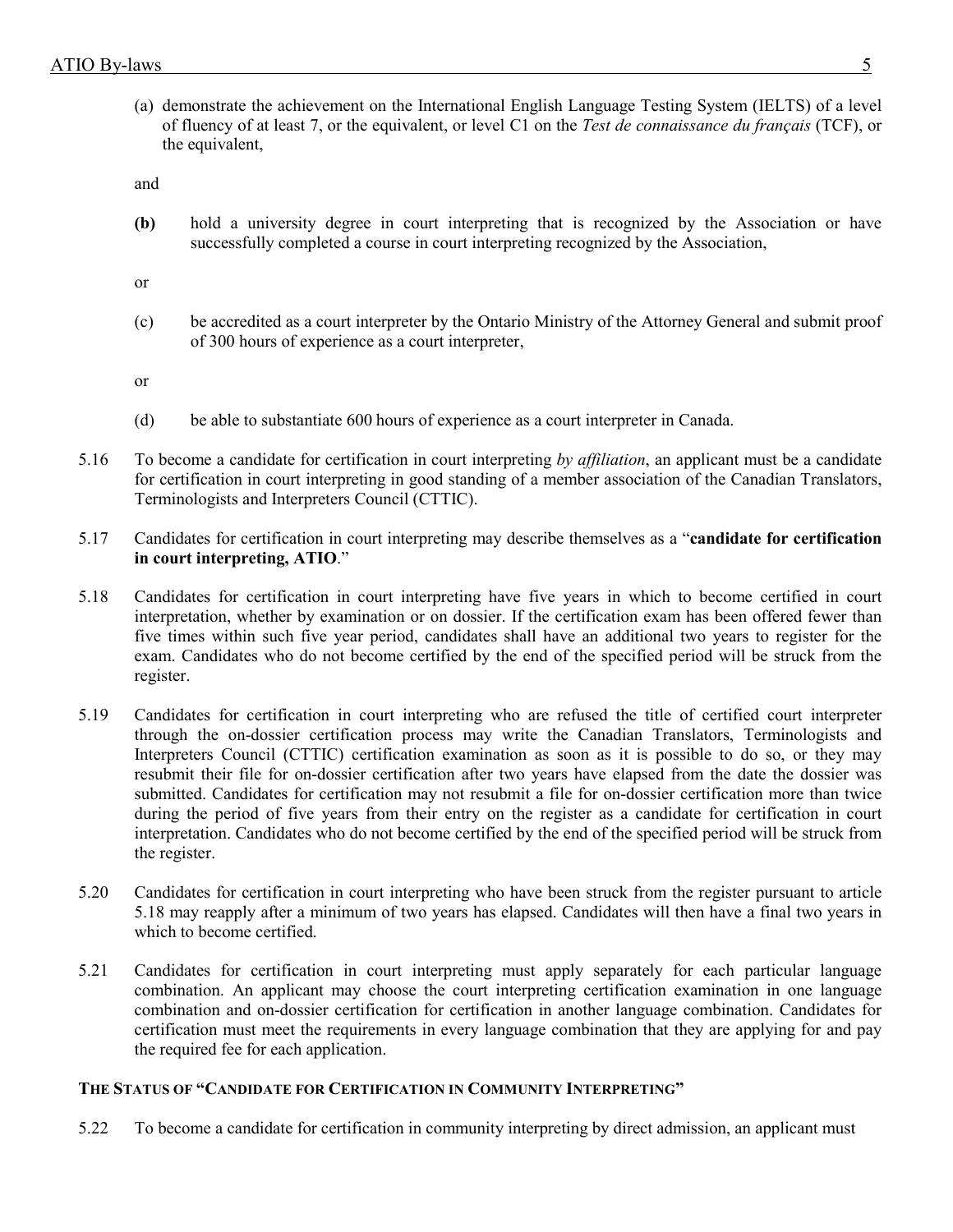(a) demonstrate the achievement on the International English Language Testing System (IELTS) of a level of fluency of at least 7, or the equivalent, or level C1 on the *Test de connaissance du français* (TCF), or the equivalent,

and

- (b) either
	- [i] hold a university degree in community interpreting that is recognized by the Association or have successfully completed a post-secondary program in community interpreting recognized by the Association

or

[ii] be accredited as a community interpreter by a certifying body recognized by the Association, and submit proof of 300 hours of experience as a community interpreter,

or

- [iii] be able to substantiate 600 hours of experience as a community interpreter in Canada.
- 5.23 To become a candidate for certification in community interpreting *by affiliation*, an applicant must be a candidate for certification in community interpreting in good standing of a member association of the Canadian Translators, Terminologists and Interpreters Council (CTTIC).
- 5.24 Candidates for certification in community interpreting may describe themselves as a "**candidate for certification in community interpreting, ATIO**."
- 5.25
- (a) Candidates for certification in community interpreting have five years in which to become certified in community interpretation, whether by examination or on dossier. If the certification exam has been offered fewer than five times within such five year period, candidates shall have an additional two years to register for the exam. Candidates who do not become certified by the end of the specified period will be struck from the register.
- (b) Candidates for certification in community interpreting for whom no certification examination has been or can be offered in their language combination, or for whom the On-Dossier Certification cannot find experts to assess their dossier, will be allowed to remain a candidate for certification indefinitely, or for as long as a certification examination is not developed in their language combination and as long as they remain in good standing.
- 5.26 Candidates for certification in community interpreting who are refused the title of certified community interpreter through the on-dossier certification process may write the Canadian Translators, Terminologists and Interpreters Council (CTTIC) certification examination as soon as it is possible to do so, or they may resubmit their file for on-dossier certification after two years have elapsed from the date the dossier was submitted. Candidates for certification may not resubmit a file for on-dossier certification more than twice during the period of five years from their entry on the register as a candidate for certification in community interpreting. Candidates who do not become certified by the end of the specified period will be struck from the register.
- 5.27 Candidates for certification in community interpreting who have been struck from the register pursuant to article 5.25 may reapply after a minimum of two years has elapsed. Candidates will then have a final two years in which to become certified.
- 5.28 Candidates for certification in community interpreting must apply separately for each particular language pair. An applicant may choose the certification examination in community interpreting in one language pair and on-dossier certification for certification in another language pair. Candidates for certification in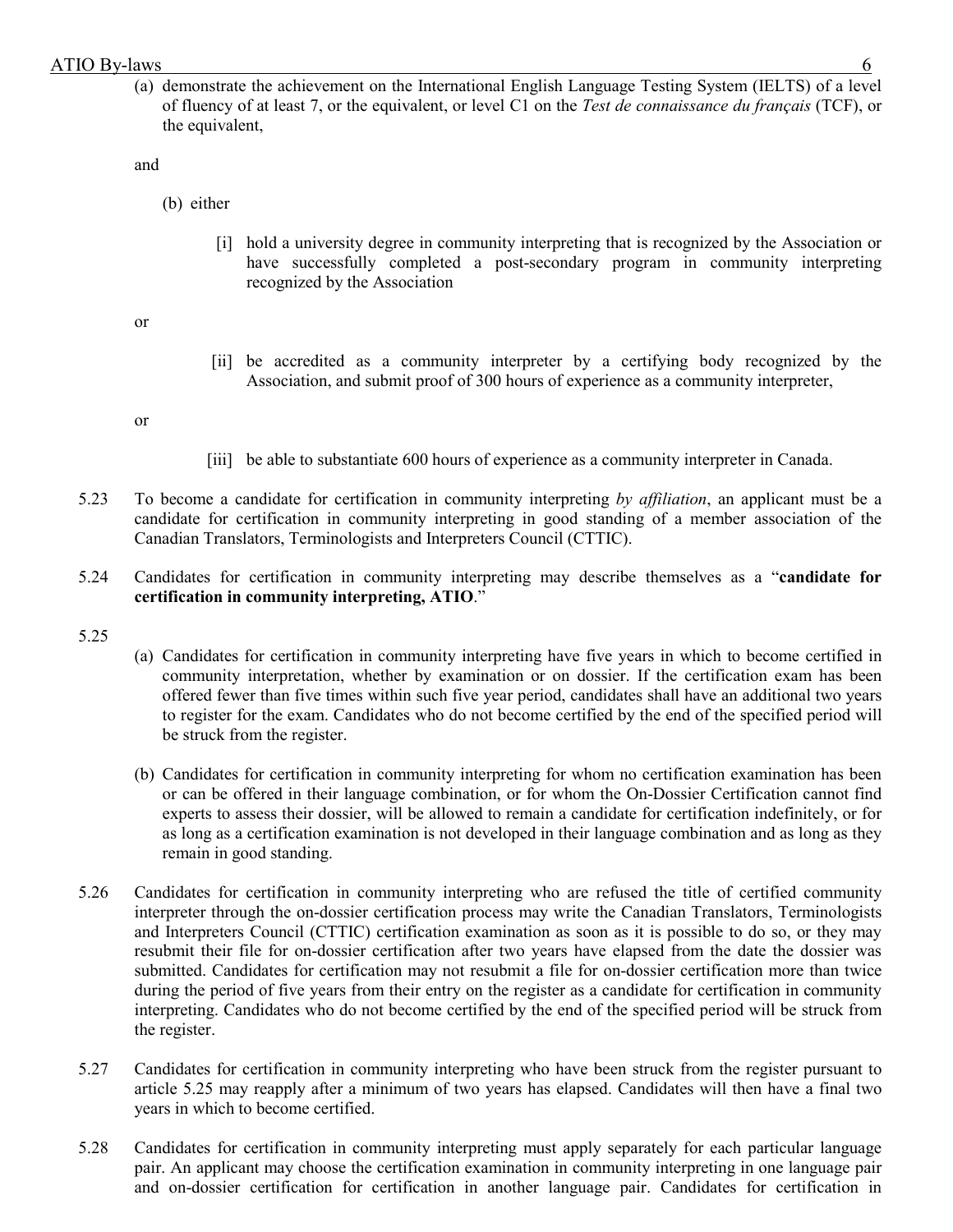community interpreting must meet the requirements in every language pair that they are applying for and pay the required fee for each application.

# **THE STATUS OF "CANDIDATE FOR CERTIFICATION IN MEDICAL INTERPRETING"**

5.29 To become a candidate for certification in medical interpreting by direct admission, an applicant must: (a) demonstrate the achievement on the International English Language Testing System (IELTS) of a level of fluency of at least 7, or the equivalent, or level C1 on the *Test de connaissance du français* (TCF), or the equivalent,

and

(b) either

[i] hold a university degree in medical interpreting that is recognized by the Association or have successfully completed a post-secondary program in medical interpreting recognized by the Association

or

[ii] be accredited as a medical interpreter by a certifying body recognized by the Association, and submit proof of 300 hours of experience as a medical interpreter,

or

- [iii] be able to substantiate 600 hours of experience as a medical interpreter in Canada.
- 5.30 To become a candidate for certification in medical interpreting *by affiliation*, an applicant must be a candidate for certification in medical interpreting in good standing of a member association of the Canadian Translators, Terminologists and Interpreters Council (CTTIC).
- 5.31 Candidates for certification in medical interpreting may describe themselves as a "**candidate for certification in medical interpreting, ATIO**."

5.32

- (a) Candidates for certification in medical interpreting have five years in which to become certified in medical interpretation, whether by examination or on dossier. If the certification exam has been offered fewer than five times within such five year period, candidates shall have an additional two years to register for the exam. Candidates who do not become certified by the end of the specified period will be struck from the register.
- (b) Candidates for certification in medical interpreting for whom no certification examination has been or can be offered in their language combination, or for whom the On-Dossier Certification cannot find experts to assess their dossier, will be allowed to remain a candidate for certification indefinitely, or for as long as a certification examination is not developed in their language combination and as long as they remain in good standing.
- 5.33 Candidates for certification in medical interpreting who are refused the title of certified medical interpreter through the on-dossier certification process may write the Canadian Translators, Terminologists and Interpreters Council (CTTIC) certification examination as soon as it is possible to do so, or they may resubmit their file for on-dossier certification after two years have elapsed from the date the dossier was submitted. Candidates for certification may not resubmit a file for on-dossier certification more than twice during the period of five years from their entry on the register as a candidate for certification in medical interpreting. Candidates who do not become certified by the end of the specified period will be struck from the register.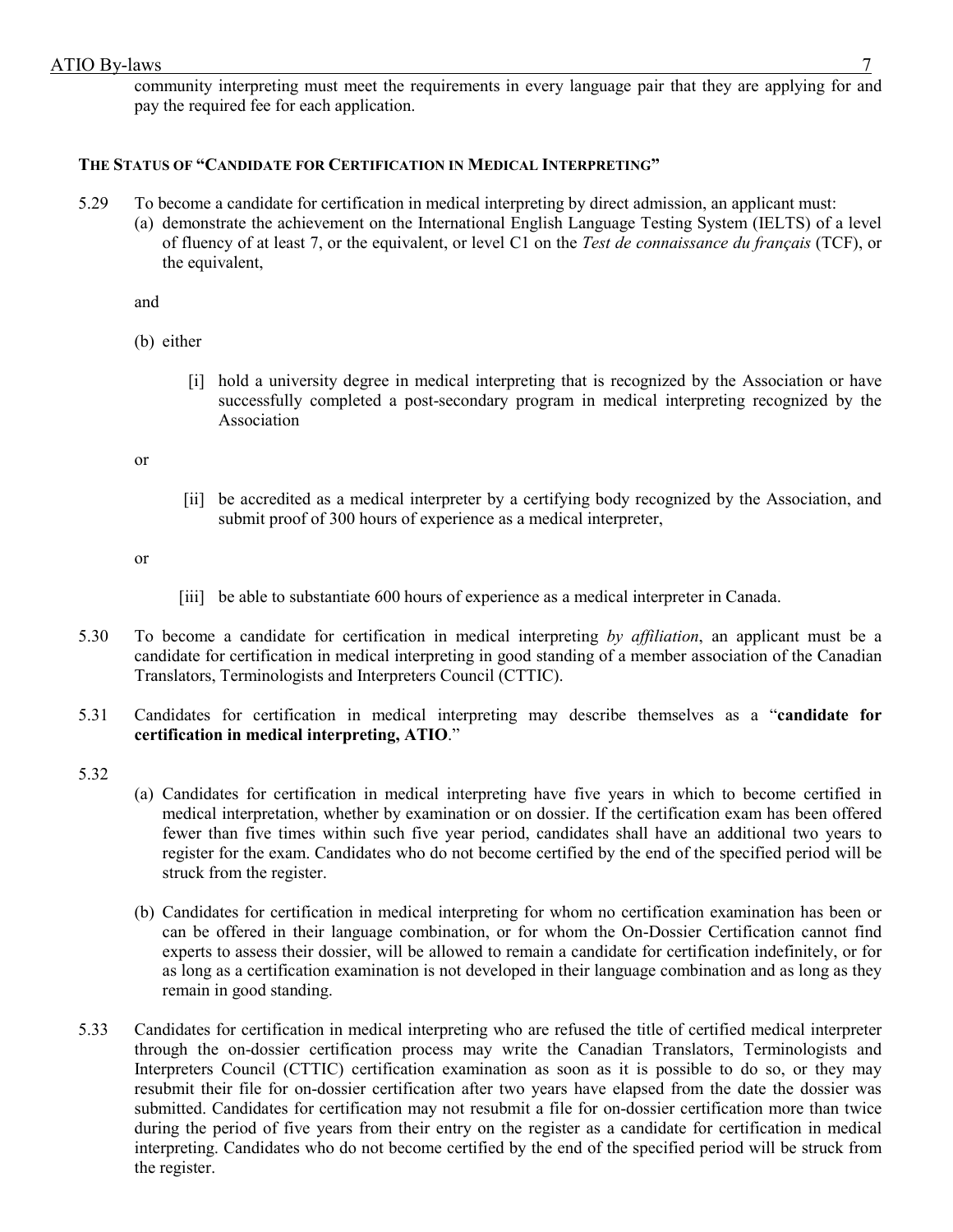- 5.34 Candidates for certification in medical interpreting who have been struck from the register pursuant to article 5.32 may reapply after a minimum of two years has elapsed. Candidates will then have a final two years in which to become certified.
- 5.35 Candidates for certification in medical interpreting must apply separately for each particular language pair. An applicant may choose the certification examination in medical interpreting in one language pair and ondossier certification for certification in another language pair. Candidates for certification in medical interpreting must meet the requirements in every language pair that they are applying for and pay the required fee for each application.

# **THE STATUS OF "CANDIDATE FOR CERTIFICATION IN TERMINOLOGY"**

- 5.36 To become a candidate for certification in terminology *by direct admission*, an applicant must:
	- (a) hold a university degree recognized by the Association in terminology or in translation, with a specialization in terminology.

or

- (b) submit proof of two years of experience as a terminologist, attested to by a recent letter of reference from an employer or from each of two clients if the applicant works as an independent/freelance terminologist.
- 5.37 To become a candidate for certification in terminology *by affiliation*, an applicant must be a candidate for certification in terminology in good standing of an association of the Canadian Translators, Terminologists and Interpreters Council (CTTIC).
- 5.38 Candidates for certification in terminology may describe themselves as a "**candidate for certification in terminology, ATIO**." They shall not attest to the exactness of a work in terminology.
- 5.39 Candidates for certification in terminology have five years in which to become certified in terminology, whether by examination or on dossier. If the certification exam has been offered fewer than five times within such five year period, candidates shall have an additional two years to register for the exam. Candidates who do not become certified by the end of the specified period will be struck from the register.
- 5.40 Candidates for certification in terminology who are refused the title of certified terminologist through the on-dossier certification process may write the Canadian Translators, Terminologists and Interpreters Council (CTTIC) certification examination as soon as it is possible to do so, or they may resubmit their file for ondossier certification after two years have elapsed from the date the dossier was submitted. Candidates for certification may not resubmit a file for on-dossier certification more than twice during the period of five years from their entry on the register as a candidate for certification in terminology. Candidates who do not become certified by the end of the specified period will be struck from the register.
- 5.41 Candidates for certification in terminology who have been struck from the register pursuant to article 5.25 may reapply after a minimum of two years has elapsed. Candidates will then have a final two years in which to become certified.
- 5.42 The Association of Translators and Interpreters of Ontario grants certification in terminology mainly in the two official languages of Canada. Nevertheless, it is possible that this may be extended to other languages in combination with French or English, in which case the requirements for certification will be the same.

# **THE STATUS OF "STUDENT"**

5.43 To become a student *by direct admission*, applicants must submit proof from a post-secondary institution that they are registered in a degree program in translation, conference interpreting, court interpreting, community interpreting, medical interpreting or terminology.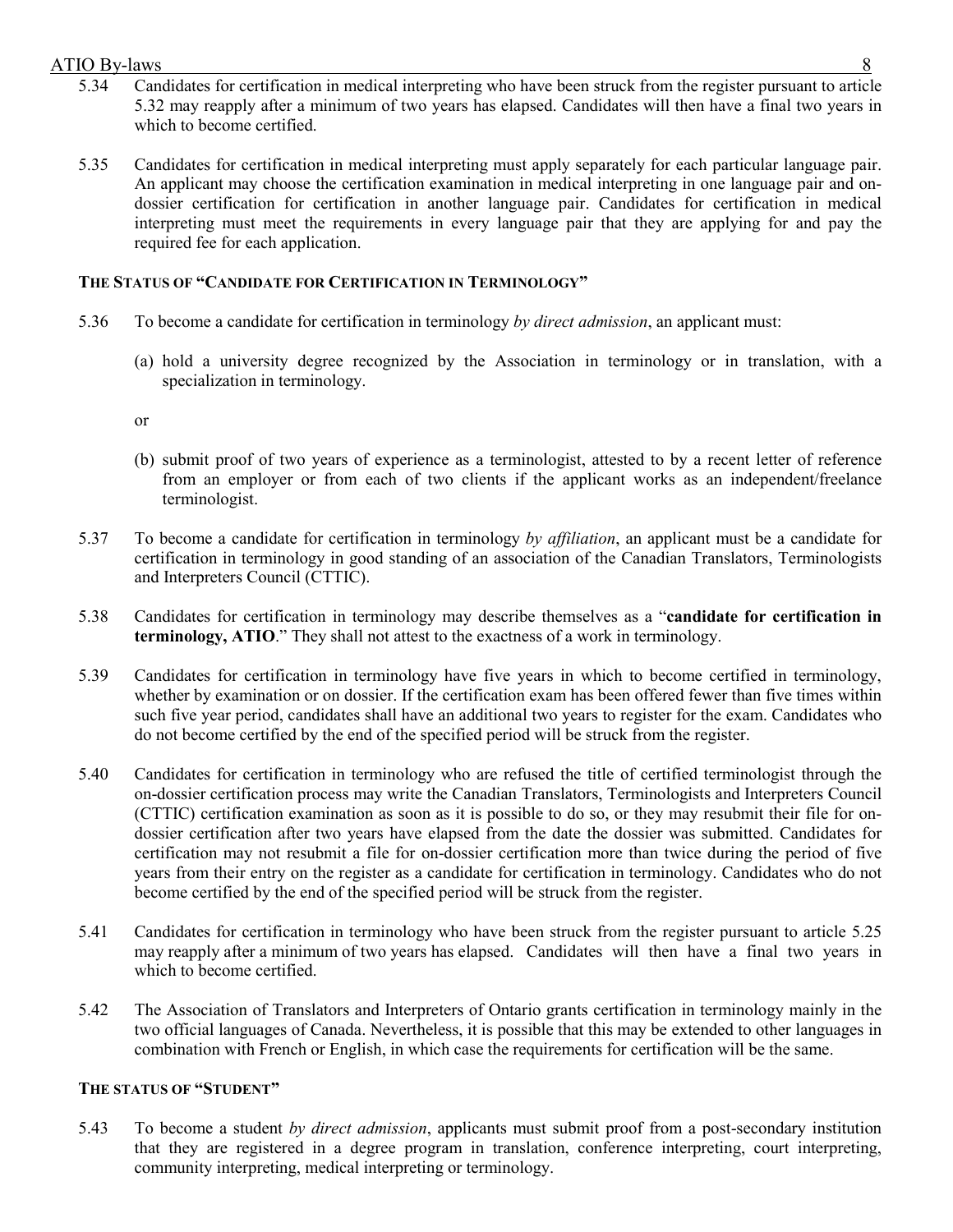Admission to the Association as a student shall be for the duration of the student's registration in the program.

5.44 To become a student *by affiliation*, an applicant must be a student in good standing of a member association of the Canadian Translators, Terminologists and Interpreters Council (CTTIC).

Admission to the Association shall be for the same time period as in 5.43.

5.45 Depending on the degree program in which they are enrolled, students may describe themselves as a: "Student [translation], ATIO"

"Student [conference interpreting], ATIO"

"Student [court interpreting], ATIO"

"Student [community interpreting], ATIO"

- "Student [medical interpreting], ATIO"
- "Student [terminology], ATIO."

They shall not attest to the exactness of a work in any of the professions or sign such a work with their status of student.

5.46 Students may not write the standardized Canadian Translators, Terminologists and Interpreters Council (CTTIC) certification examination unless they have already been admitted to the Association as a candidate for certification.

# **PART VI OBTAINING CERTIFICATION**

#### **Either English or French shall be included in every language combination.**

#### **THE TITLE OF "CERTIFIED TRANSLATOR"**

- 6.01 To become a certified translator *by direct admission*, an applicant must:
	- (a) be a candidate for certification in translation of the Association

and

(b) either

[i] meet the CTTIC criteria for certification and pass the standardized Canadian Translators, Terminologists and Interpreters Council (CTTIC) certification examination in translation

or

[ii] be recognized on dossier in accordance with the terms of Appendix 4 of the *By-laws*, *On-Dossier Certification Procedure*

and

meet any conditions established by the Board.

- 6.02 The Association does not offer certification through mentoring but it does recognize certified translators from other member associations of the Canadian Translators, Terminologists and Interpreters Council (CTTIC) who have become certified by this method.
- 6.03 To become a certified translator *by affiliation*, an applicant must:
	- (a) be a member in good standing (having the title of certified translator) of another association that is a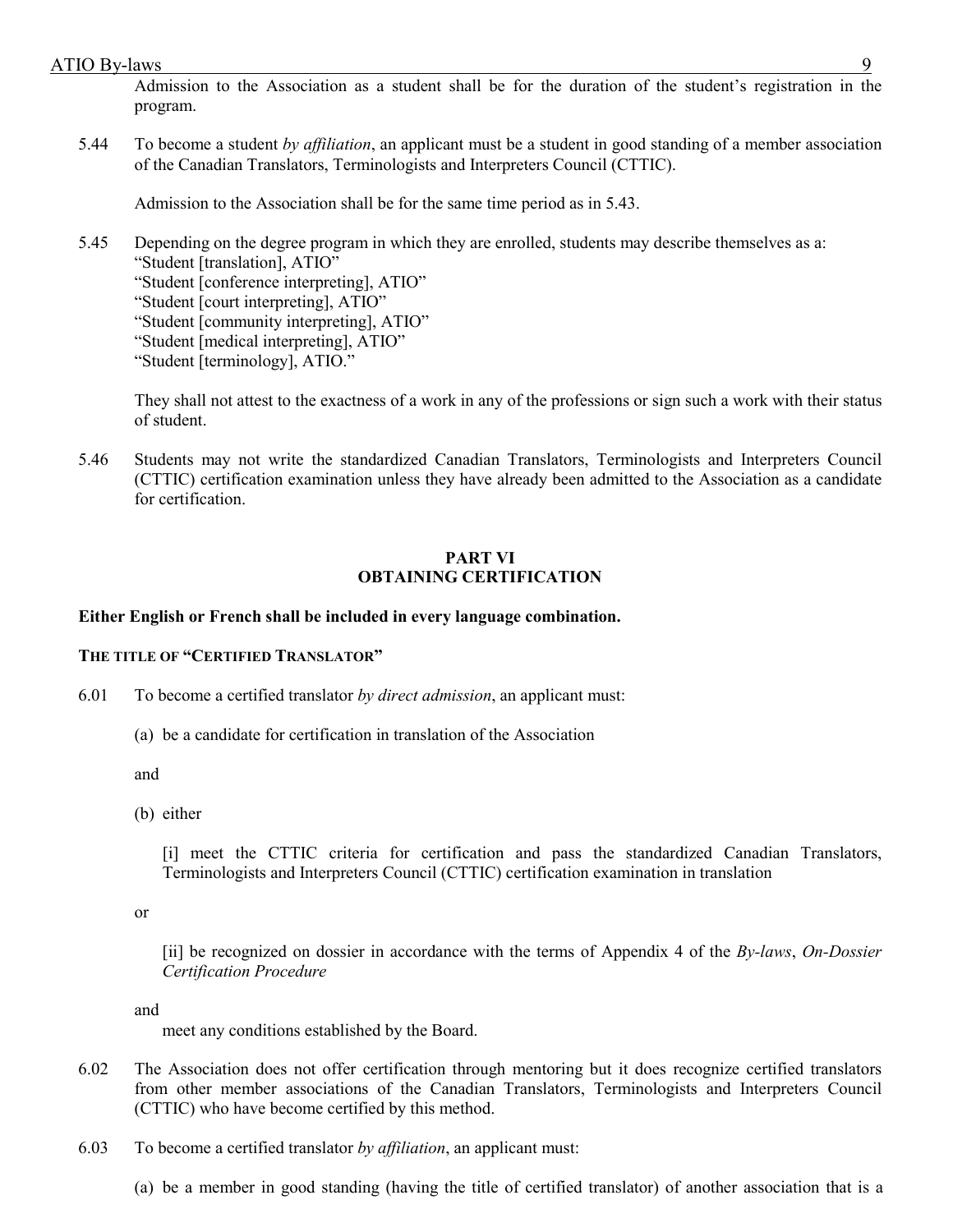member of the Canadian Translators, Terminologists and Interpreters Council (CTTIC)

and

(b) either

[i] have passed the certification examination in translation administered by the Canadian Translators, Terminologists and Interpreter Council (CTTIC)

or

[ii] have been recognized on dossier by the association mentioned in paragraph (a) above in accordance with on-dossier certification of that association

or

[iii] have been recognized through mentoring by the association mentioned in paragraph (a) above in accordance with the requirements for mentoring of that association

and

meet any conditions established by the Board.

### **THE TITLE OF "CERTIFIED CONFERENCE INTERPRETER**"

6.04 To become a certified conference interpreter *by direct admission*, an applicant must:

(a) be a candidate for certification in conference interpreting of the Association

and

(b) either

[i] meet the CTTIC criteria for certification and pass the standardized Canadian Translators, Terminologists and Interpreters Council (CTTIC) certification examination in conference interpreting

or

[ii] be recognized on dossier in accordance with the terms of Appendix 4 of the *By-laws*, *On-Dossier Certification Procedure*

and

meet any conditions established by the Board.

- 6.05 The Association does not offer certification through mentoring but it does recognize certified conference interpreters from other member associations of the Canadian Translators, Terminologists and Interpreters Council (CTTIC) who have become certified by this method.
- 6.06 To become a certified conference interpreter *by affiliation*, an applicant must:
	- (a) be a member in good standing (having the title of certified conference interpreter) of another association that is a member of the Canadian Translators, Terminologists and Interpreters Council (CTTIC)

and

(b) either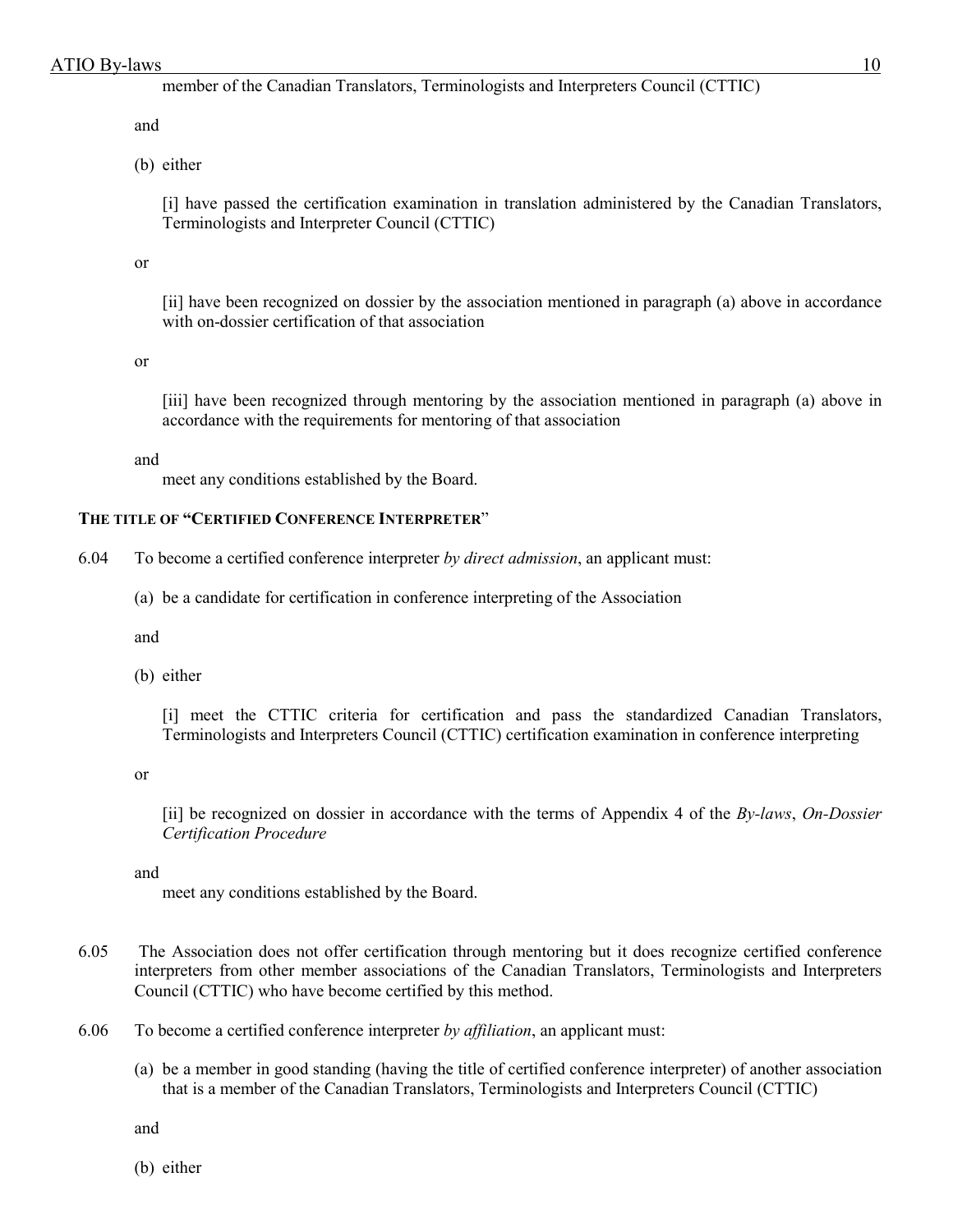[i] have passed the certification examination in conference interpreting administered by the Canadian Translators, Terminologists and Interpreters Council (CTTIC),

or

[ii] have been recognized on dossier by the association mentioned in paragraph (a) above in accordance with on-dossier certification of that association

or

[iii] have been recognized through mentoring by the association mentioned in paragraph (a) above in accordance with the requirements for mentoring of that association

and

meet any conditions established by the Board.

# **THE TITLE OF "CERTIFIED COURT INTERPRETER"**

6.07 To become a certified court interpreter *by direct admission*, an applicant must:

(a) be a candidate for certification in court interpreting of the Association

and

(b) either

[i] meet the CTTIC criteria for certification and pass the standardized Canadian Translators, Terminologists and Interpreters Council (CTTIC) certification in court interpreting

or

[ii] be recognized on-dossier in accordance with the terms of Appendix 4 of the *By-laws, On-Dossier Certification Procedure*

and

meet any conditions established by the Board.

- 6.08 The Association does not offer certification through mentoring but it does recognize certified court interpreters from other member associations of the Canadian Translators, Terminologists and Interpreters Council (CTTIC) who have become certified by this method.
- 6.09 To become a certified court interpreter *by affiliation*, an applicant must:
	- (a) be a member in good standing (having the title of certified court interpreter) of another association that is a member of the Canadian Translators, Terminologists and Interpreters Council (CTTIC)

and

(b) either

[i] have passed the certification examination in court interpreting administered by the Canadian Translators, Terminologists and Interpreters Council (CTTIC)

or

[ii] have been recognized on-dossier by the association mentioned in paragraph (a) above in accordance with on-dossier certification of that association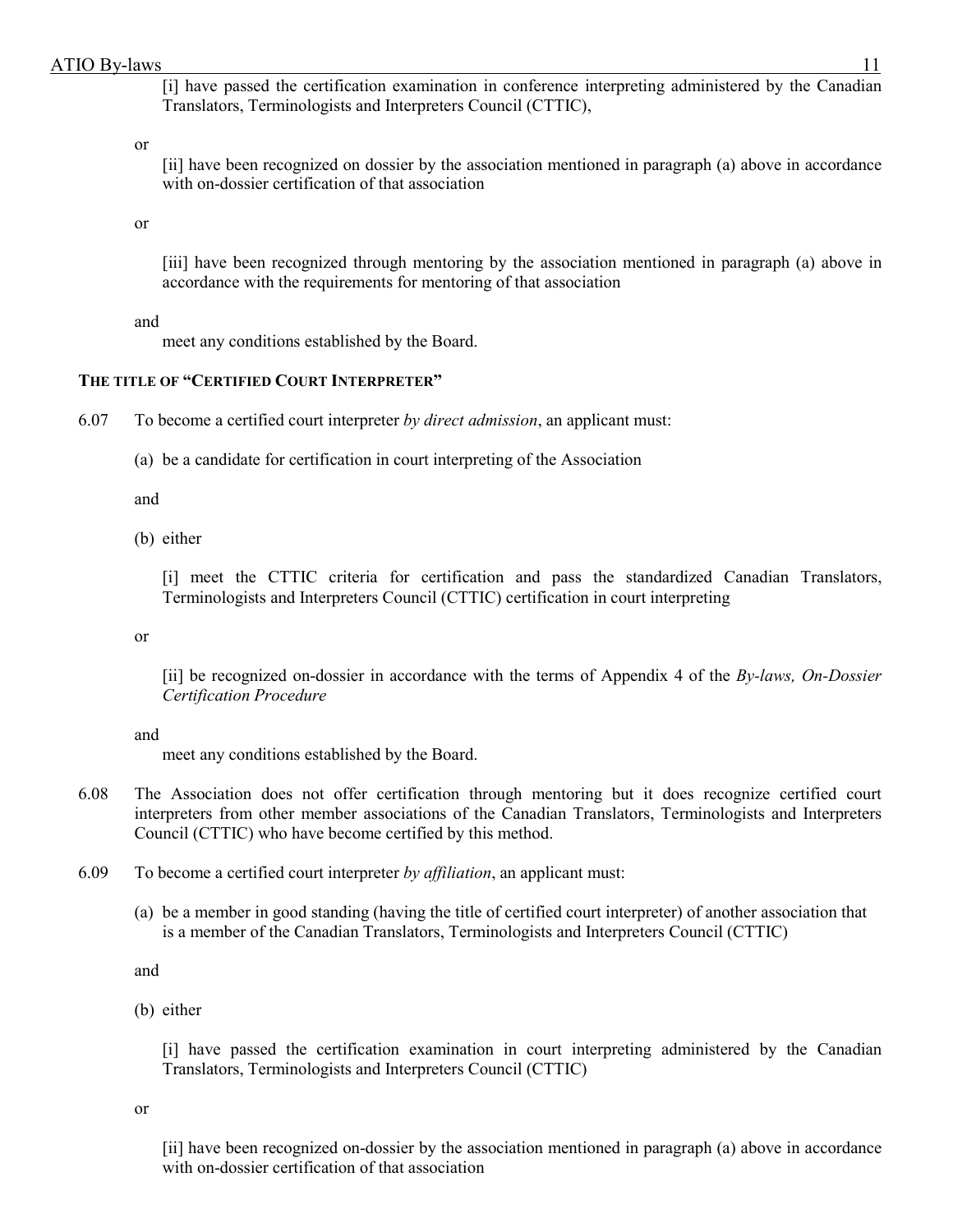or

[iii] have been recognized through mentoring by the association mentioned in paragraph (a) above in accordance with the requirements for mentoring of that association

and

meet any conditions established by the Board.

### **THE TITLE OF "CERTIFIED COMMUNITY INTERPRETER"**

- 6.10 To become a certified community interpreter *by direct admission*, an applicant must:
	- (a) be a candidate for certification in community interpreting of the Association

and

(b) either

[i] meet the CTTIC criteria for certification and pass the standardized Canadian Translators, Terminologists and Interpreters Council (CTTIC) certification in community interpreting

or

[ii] be recognized on-dossier in accordance with the terms of Appendix 4 of the *By-laws, On-Dossier Certification Procedure*

and

meet any conditions established by the Board.

- 6.11 To become a certified community interpreter *by affiliation*, an applicant must:
	- (a) be a member in good standing (having the title of certified community interpreter) of another association that is a member of the Canadian Translators, Terminologists and Interpreters Council (CTTIC)

and

(b) either

[i] have passed the certification examination in community interpreting administered by the Canadian Translators, Terminologists and Interpreters Council (CTTIC) in community interpreting

or

[ii] have been recognized on-dossier in accordance with the terms of Appendix 4 of the By-laws, On-Dossier Certification Procedure.

and

meet any conditions established by the Board.

6.12 The Association does not offer certification through mentoring but it does recognize certified community interpreters from other member associations of the Canadian Translators, Terminologist and Interpreters Council (CTTIC) who have become certified by this method.

# **THE TITLE OF "CERTIFIED MEDICAL INTERPRETER"**

6.13 To become a certified medical interpreter *by direct admission*, an applicant must: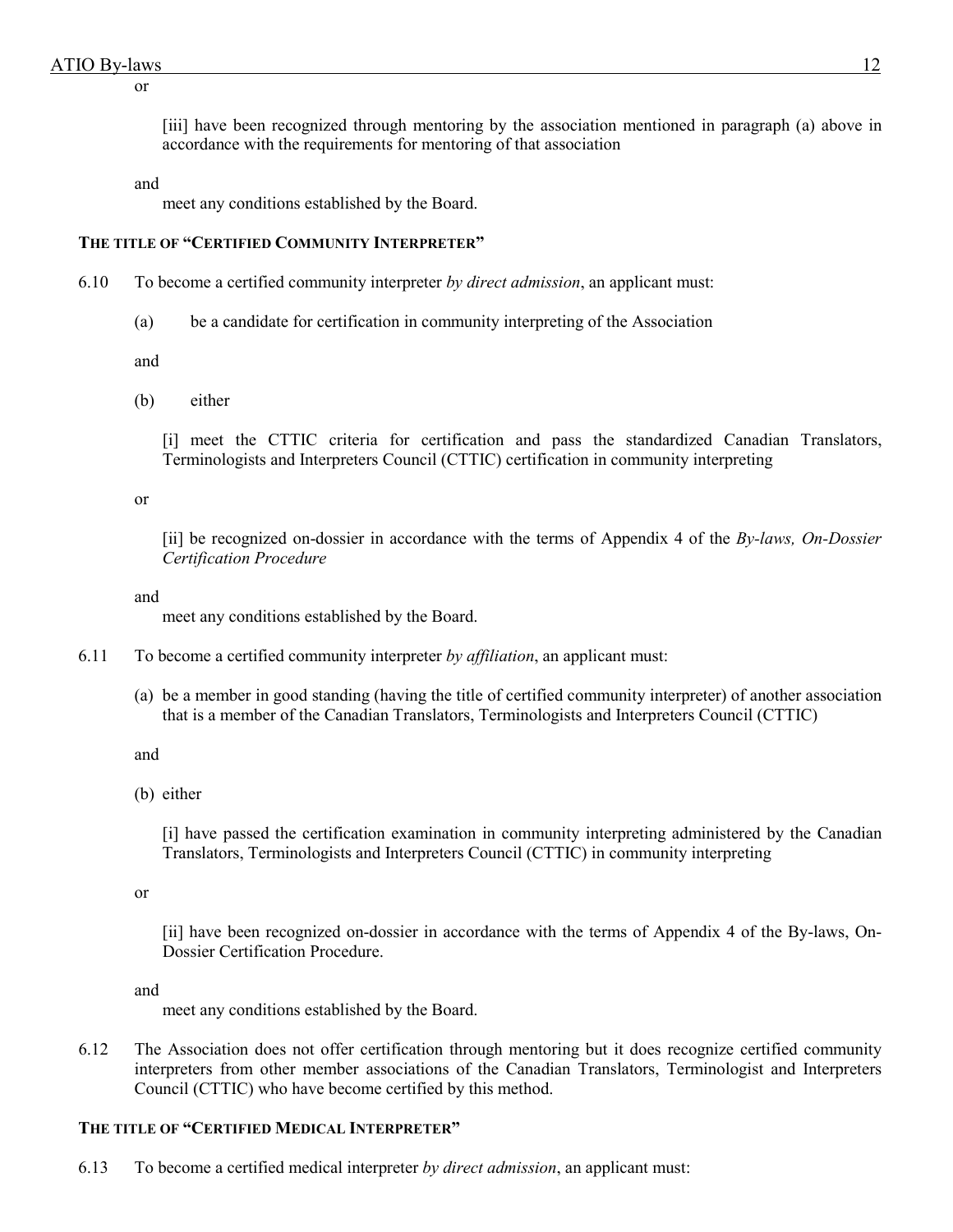### (a) be a candidate for certification in medical interpreting of the Association

and

(b) either

[i] meet the CTTIC criteria for certification and pass the standardized Canadian Translators, Terminologists and Interpreters Council (CTTIC) certification in medical interpreting

or

[ii] be recognized on-dossier in accordance with the terms of Appendix 4 of the *By-laws, On-Dossier Certification Procedure*

#### and

meet any conditions established by the Board.

- 6.14 To become a medical interpreter *by affiliation*, an applicant must:
	- (a) be a member in good standing (having the title of certified medical interpreter) of another association that is a member of the Canadian Translators, Terminologists and Interpreters Council (CTTIC)

and

(b) either

[i] have passed the certification examination in medical interpreting administered by the Canadian Translators, Terminologists and Interpreters Council (CTTIC) in medical interpreting

#### or

[ii] have been recognized on-dossier in accordance with the terms of Appendix 4 of the By-laws, On-Dossier Certification Procedure.

#### and

meet any conditions established by the Board.

6.15 The Association does not offer certification through mentoring but it does recognize certified medical interpreters from other member associations of the Canadian Translators, Terminologist and Interpreters Council (CTTIC) who have become certified by this method.

# **THE TITLE OF "CERTIFIED TERMINOLOGIST"**

- 6.16 To become a certified terminologist *by direct admission*, an applicant must:
	- (a) be a candidate for certification in terminology of the Association

and

(b) either

[i] meet the CTTIC criteria for certification and pass the standardized Canadian Translators, Terminologists and Interpreters Council (CTTIC) certification in terminology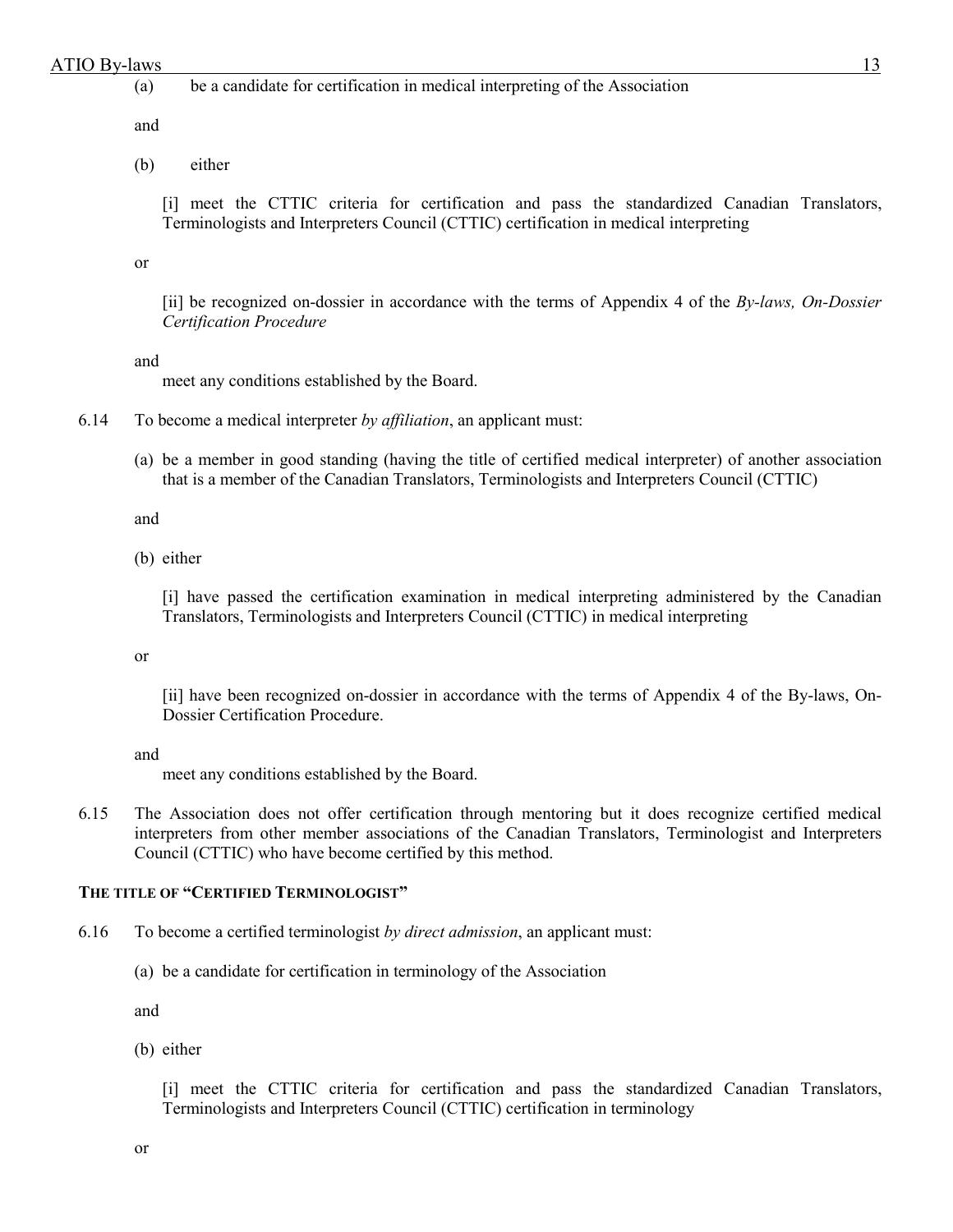[ii] be recognized on-dossier in accordance with the terms of Appendix 4 of the *By-laws, On-Dossier Certification Procedure*

and

meet any conditions established by the Board.

- 6.17 The Association does not offer certification through mentoring but it does recognize certified terminologists from other member associations of the Canadian Translators, Terminologist and Interpreters Council (CTTIC) who have become certified by this method.
- 6.18 To become a certified terminologist *by affiliation*, an applicant must:
	- (a) be a member in good standing (having the title of Certified Terminologist) of another association that is a member of the Canadian Translators and Terminologists and Interpreters Council (CTTIC)

and

(b) either

[i] have passed the certification examination in terminology administered by the Canadian Translators, Terminologists and Interpreters Council (CTTIC)

or

[ii] have been recognized on-dossier by the association mentioned in paragraph (a) above in accordance with on-dossier certification of that association

or

[iii] have been recognized through mentoring by the association mentioned in paragraph (a) above in accordance with the requirements for mentoring of that association

and

meet any conditions established by the Board.

6.19 The Association of Translators and Interpreters of Ontario grants certification in terminology mainly in the two official languages of Canada. The examination or the samples of work of the professional dossier for certification as terminologist are thus usually in English-French and French-English. If another language is in combination with English or French in the samples of work submitted, it is to be attributed the same importance as the official languages.

# **USE OF RESERVED TITLE**

- 6.20 Only those who are granted certification as translators, conference interpreters, court interpreters, community interpreters, medical interpreters, and terminologists are entitled to use the reserved title of certified translator, certified conference interpreter, certified court interpreter, certified community interpreter, certified medical interpreter, and certified terminologist. They shall be as identified in the directory published by the Association and are entitled to use after their names their reserved title(s) in full or in abbreviated form, in accordance with Appendix 3 of the By-laws, *Statement of Reserved Titles* or as prescribed by the Board of Directors or by statute.
- 6.21 Certified members shall not claim to be certified in categories or language combinations other than those for which they have been certified.
- 6.22 A member certified in one of the professional categories of the Association must, before writing the certification examination or submitting an application for on-dossier certification in another professional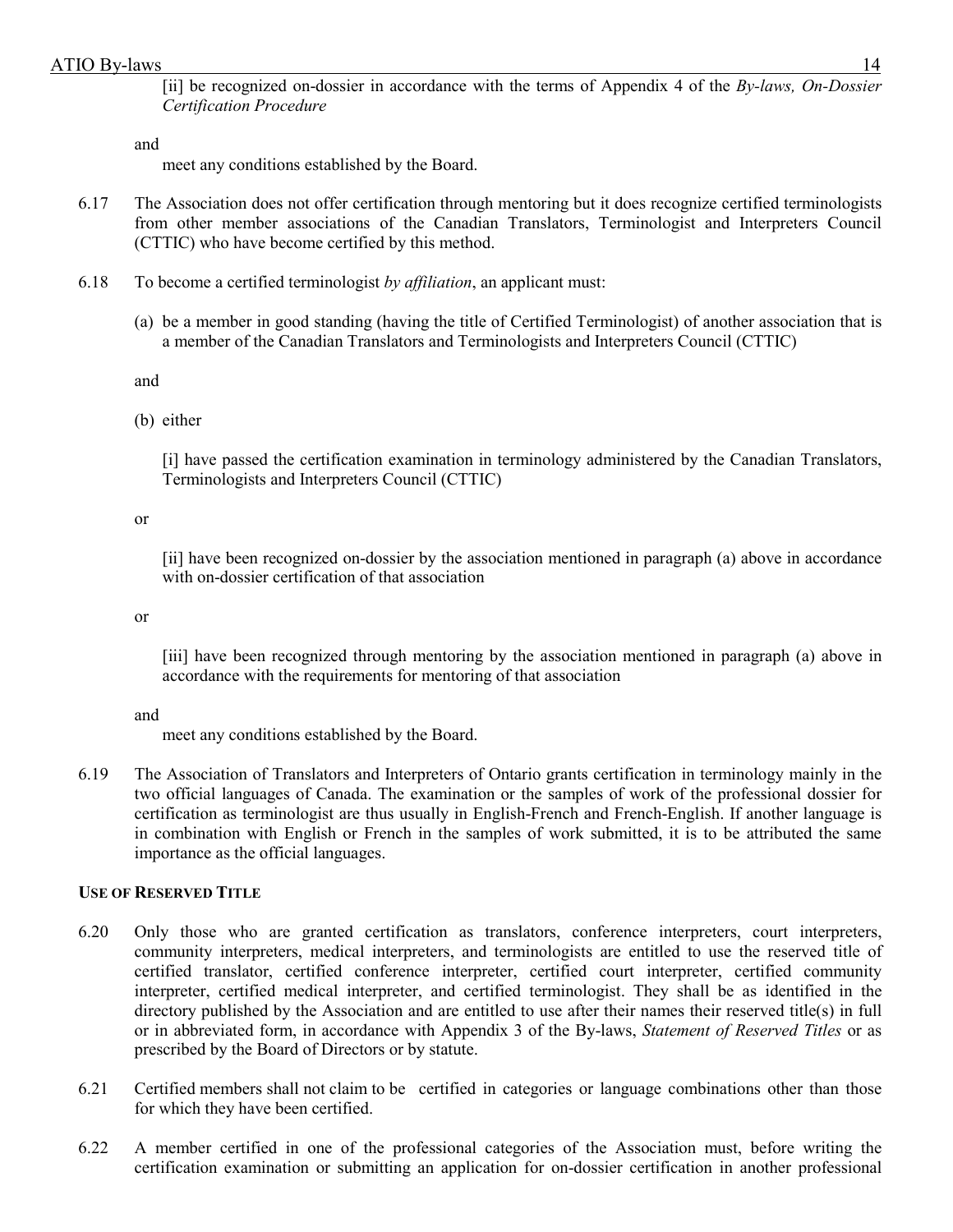category, first obtain the status of candidate for certification in such other professional category. (See article 4.02.)

### **PART VII REGISTER OF THE ASSOCIATION**

- 7.01 A register of members shall be kept at the Association's head office.
- 7.02 The register shall contain the certificate numbers of certified members (one for each category in which members are certified) followed by their title and the language combination(s), or classification(s) for conference interpreting, in which they have been certified. The register shall also contain for each title and language combination held, the date the application to become a candidate for certification was submitted, the date the status of candidate for certification was granted, the date(s) the candidate passed the certification examination of the Canadians Translators, Terminologists and Interpreters Council (CTTIC), applied for ondossier certification or applied for certification by affiliation, and the date the certified title was granted.
- 7.03 The register shall record "candidate for certification" status followed by the professional category (or categories) to which applicants aspire and the language combination(s), or classification(s) for conference interpreting, for which they registered when submitting their application to become candidates for certification. The register shall also contain for each title and language combination, or classification for conference interpreting, to which the applicant aspires, the date on which an application to become a candidate for certification was submitted, the date the status was granted and the method by which the applicant intends to obtain certification (by examination or on-dossier).

#### **PART VIII CERTIFICATES, SEALS AND STAMPS**

#### **CERTIFICATES**

8.01 Since January 1993, certified members have received a certificate for each title and language combination in which they are certified.

Certified members shall receive an official certificate attesting to their qualification as certified members and their title (i.e., certified translator, certified conference interpreter, certified court interpreter, certified terminologist, certified community interpreter or certified medical interpreter), followed by the language combination. Certified members shall receive a certificate each time they qualify for a new title or for a new language combination under a title previously granted.

Each certificate shall bear the signatures of the President and the Secretary and the corporate seal of the Association. Each certificate shall be numbered in the order of issue and shall bear the issue date.

8.02 Certificates are the property of the Association and must be returned if the holder resigns or is struck from the register, suspended or expelled.

#### **SEALS AND STAMPS**

- 8.03 Only certified members are entitled to use the seal or stamp of the category in which they are certified. The seal or stamp, which can be issued only by the Secretariat of the Association, bears the holder's name, title and language combination, followed by their certification number. Certified members can choose to have the wording in English or French.
- 8.04 Certified members shall use their seal or stamp only on work done in the category and language combination in which they are certified.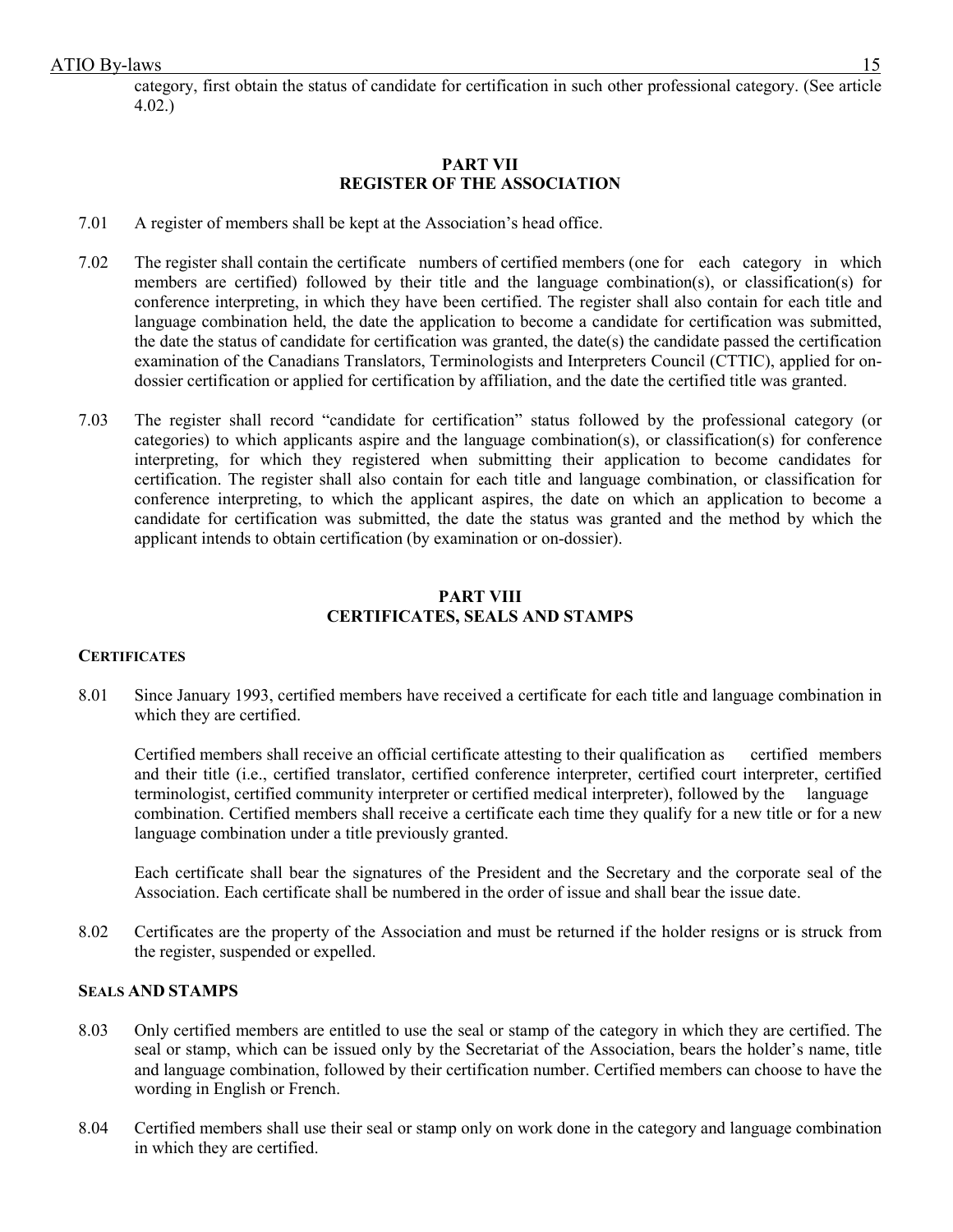8.05 Seals and stamps are the property of the Association and must be returned if the holder resigns or is struck from the register, suspended or expelled.

# **PART IX FEES AND DUES**

### **ANNUAL DUES**

- 9.01 Annual dues shall be set by the Board of Directors and submitted to certified members for approval at the annual general meeting of the Association.
- 9.02 To be in good standing for a given year, certified members and candidates for certification must have paid their dues by the date set by the Board of Directors.
- 9.03 No additional annual dues are required from members certified in more than one of the Association's categories or in more than one language combination, or classification for conference interpreting, or who are also a candidate for certification in another category. The same holds true for candidates for certification intending to become certified in more than one profession or more than one language combination, or classification for conference interpreting.
- 9.04 Honorary members who are not certified members, candidates for certification or certified members (retired) of the Association are not required to pay membership dues.

#### **SPECIAL CIRCUMSTANCES**

9.05 Certified members who are ill or must undergo treatment for an extended period of time, during which they are unable to perform the substantial duties of their profession, are entitled to a reduction in their annual dues. They must submit a written request describing the situation and the length of time they will be unable to work. The request must be accompanied by supporting medical evidence.

The Board of Directors may approve such requests and determine the percentage reduction to be applied or set the annual dues.

During this period, the certified member has the same rights and privileges as a certified member (retired).

Medical evidence must be provided at each renewal.

9.06 Certified members required to live at a considerable distance from their professional domicile for an extended period of time, during which they are unable to practise their profession in return for compensation, are entitled to a reduction in their annual dues. They must submit a written request describing the situation and the length of time they expect to be away. The request must be accompanied by supporting evidence initially and at each renewal.

The Board of Directors may approve such requests and determine the percentage reduction to be applied or set the annual dues.

During this period, certified members have the same rights and privileges as a certified member (retired).

#### **CERTIFICATION FEES**

9.07 The Board of Directors shall set fees for any method of certification offered by the Association and administered by it.

#### **FAILURE TO PAY ANNUAL DUES**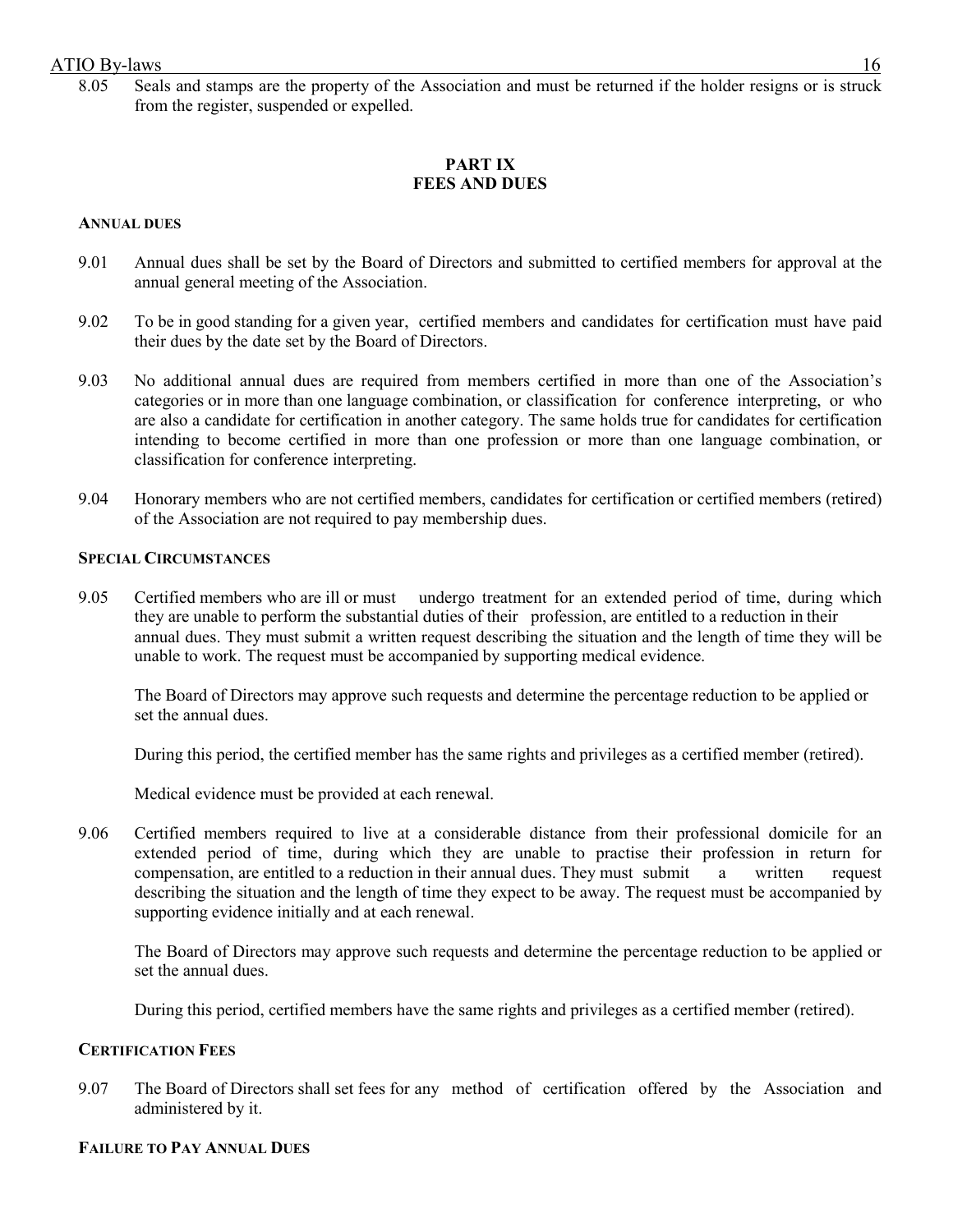- 9.08 Members or candidates who fail to pay their annual dues by the due date are no longer in good standing, and the Secretariat shall strike their name from the directory for that year. They shall be mailed, no later than six weeks after the deadline, a follow-up notice indicating they are late in payment and any late-payment fees that may apply. Dues must be paid within 15 days of the mailing of this notice for the member to be restored to good standing.
- 9.09 Members in arrears may not exercise any rights or privileges of membership in the Association, including the right to use the title of certified member, use the seal and certify work.

### 9.10 **READMISSION**

### **Certified Members**

Certified members who are not in good standing for non-payment of dues may reapply subject to the following conditions:

- (a) If the application is made within three years of the date they ceased to be in good standing, they may be reinstated upon payment of the amount of dues in arrears.
- (b) If the application is made three or more years after the date they ceased to be in good standing, they may be readmitted as candidates for certification in their previous professional categories and language combinations, or classifications for conference interpreting. However, to reacquire the status of certified member, they must requalify in accordance with the method provided for each title and language combination sought.

# **Candidates for Certification**

Candidates for certification who are not in good standing for non-payment of dues may reapply subject to the following conditions:

- (a) if the application is made within three years of the date they ceased to be in good standing, they may be reinstated upon payment of the current annual dues plus an administrative fee equivalent to twenty percent of the dues for each year of non-payment. The five-year period to obtain certification shall continue to run from the date of initial admission to the Association.
- (b) if the application for readmission is made three years or more after the date they ceased to be in good standing, they must resubmit an application for admission as a candidate for certification in one of the categories. Article 5.01 including 5.01 (d) shall apply. They will then have three years to obtain certification.

### **PART X FISCAL YEAR AND ANNUAL DUES**

- 10.01 The fiscal year end of the Association is December 31.
- 10.02 The annual period of the Association for the purpose of establishing annual dues or for any other matters determined by the Board of Directors shall correspond to the fiscal year of the Association.
- 10.03 The mandate of a Board of Directors shall run from the time of its election, not more than 120 days beyond the fiscal year end, until the election of a new Board in the same period the following year.

If successors are not elected for any reason, the current Board must remain in office.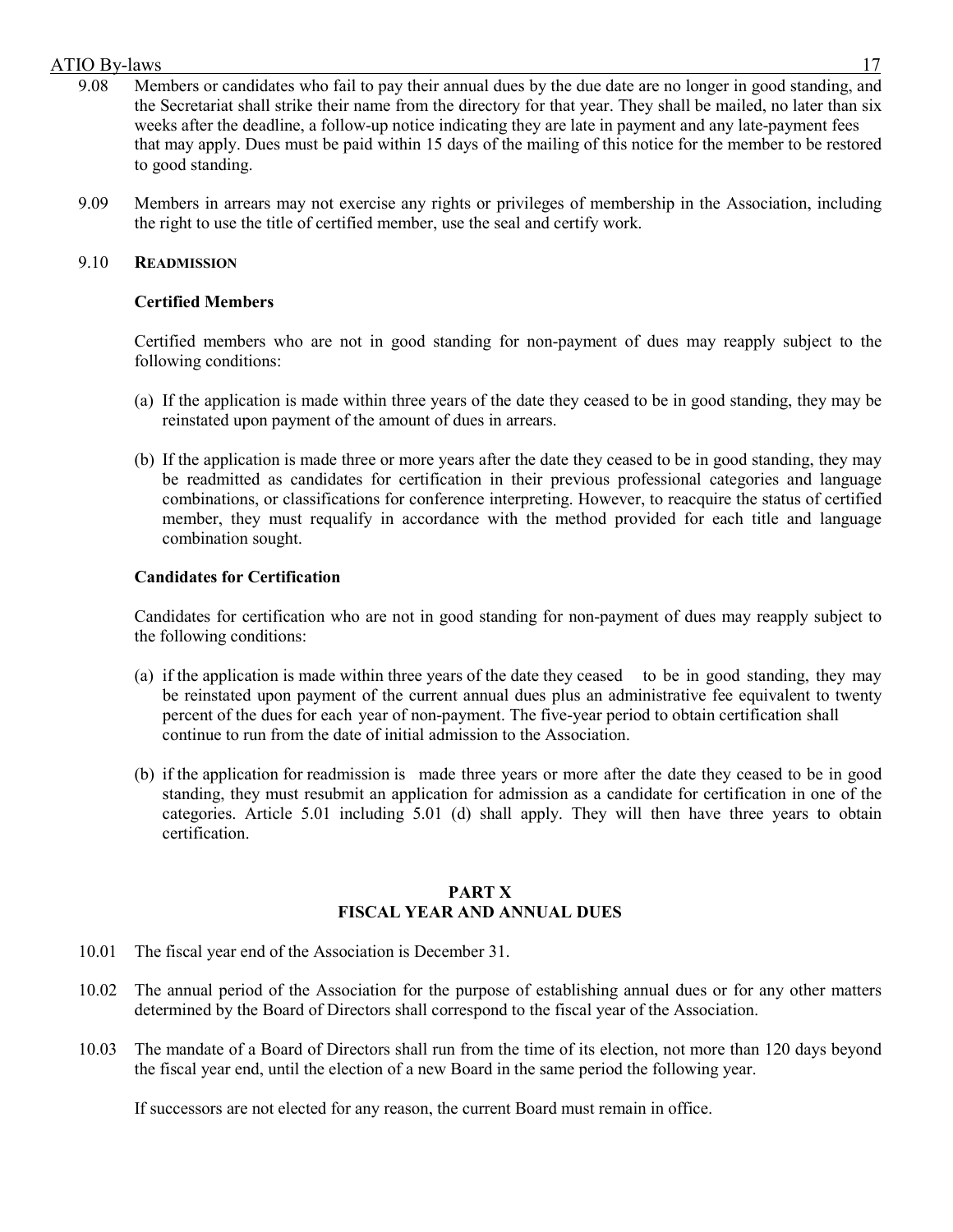# **PART XI GENERAL MEETINGS**

#### **ANNUAL GENERAL MEETING**

- 11.01 The Association shall hold at least one general meeting each year. This annual general meeting shall be held not more than 120 days after the fiscal year end, the date, time and location to be determined by the Board of Directors. The meeting shall be held in Ontario unless the Board decides otherwise in a given year for a special reason.
- 11.02 At the annual general meeting, the certified members shall:
	- (a) hear the reports of the President, the Secretary and the Treasurer on the Association's activities during the previous fiscal year;
	- (b) receive financial statements and the auditor's report for the previous fiscal year.
	- (c) approve the operating and capital budgets for the current fiscal year;
	- (d) approve the annual dues for the next fiscal year;
	- (e) select the members of the Board of Directors;
	- (f) appoint the auditor for the current fiscal year;
	- (g) attend to other items on the agenda that have been duly brought before the meeting.
- 11.03 The Board of Directors shall establish the agenda for the annual general meeting.
- 11.04 The Secretary shall send notice of the annual general meeting and the proposed agenda at least 60 days before the meeting date to all persons whose name appears on the Association's Register; a proxy form for use by certified members in good standing shall be included with the documentation.

### **SPECIAL GENERAL MEETING**

11.05 Upon written request from at least one tenth of the certified members in good standing of the Association, the Board of Directors shall call a special general meeting.

The Board of Directors may call a special general meeting at any time.

- 11.06 Only those matters for which a special general meeting is called shall be included on the agenda.
- 11.07 The Secretary shall send notice of a special general meeting, the proposed agenda and a proxy form to certified members at least 10 days before the meeting. The notice shall give the reasons for the meeting and shall include the text of any resolution to be voted upon at the meeting.

#### **GENERAL PROVISIONS**

#### **Quorum and Proxies**

- 11.08 Ten percent of certified members in good standing of the Association, in attendance or represented by proxy, shall constitute a quorum at all general meetings. The number of proxies allowed for this purpose may not, however, exceed the number of certified members in attendance.
- 11.09 Proxies may be general and allow proxyholders to vote as they see fit on any issue put to a vote or be specific and indicate how to vote each issue on the agenda or on which certified members may have to vote.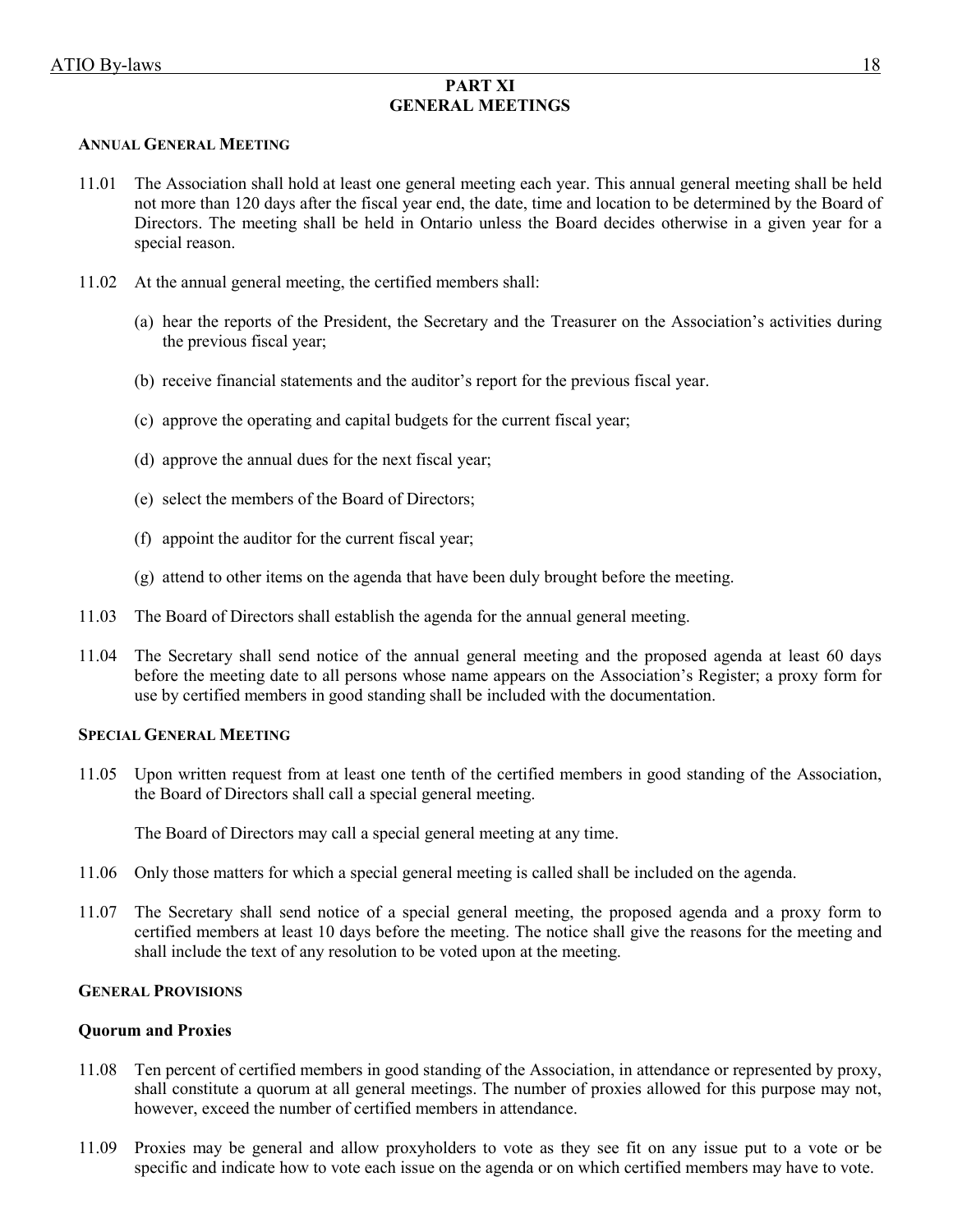11.10 Proxies shall be submitted to the Secretary of the Association before the meeting is held. After verifying the titles of those having signed proxies and of the certified members representing them, the Secretary shall record the number of votes that each proxy may use.

# **Vote**

- 11.11 All members and candidates in good standing shall receive notice of annual general meetings of the Association and may attend such meetings and speak at such meetings, but only certified members in good standing have the right to vote at these meetings.
- 11.12 Subject to the *Corporations Act*, decisions at general meetings shall be made by a simple majority, represented by a show of hands, with the exception of amendments to the *By-laws* of the Association, which must be approved by at least two thirds of the certified members in attendance and entitled to vote. (See also Part XVII).

# **Conduct of Discussion**

- 11.13 Before being adopted, a proposal shall first be moved by a certified member who is entitled to vote and shall be seconded by another certified member who is also entitled to vote. Discussion, which the chairperson of the meeting may limit in terms of time or number of interventions, is then open, when the discussion is over, a vote shall be called. A motion that has not been seconded shall be dismissed without discussion.
- 11.14 Meetings of the Association shall be conducted pursuant to accepted rules of order, in particular with respect to proposals and voting.

# **PART XII ELECTION OF THE BOARD OF DIRECTORS**

# **GENERAL PROVISIONS**

12.01 At least 75 days before the annual general meeting, the Board of Directors shall appoint a returning officer, who shall be a certified member of the Association who is not a candidate for a position on the Board of Directors.

The returning officer shall decide all matters relating to elections, subject to these *By-laws* and any directives approved by resolution at the annual general meeting.

- 12.02 A call for nominations, issued under the direction of the returning officer, shall be included with the notice of the annual general meeting.
- 12.03 Nominations for positions on the Board of Directors shall be submitted to the returning officer at least 10 days before the annual general meeting. Each nomination must be signed by the nominee, with supporting signatures from two professionals in good standing of the Association, at least one of whom shall be certified.
- 12.04 Candidates may submit their curriculum vitae or a statement of no more than one page in length to the Secretariat of the Association for distribution at the annual general meeting.
- 12.05 Where no candidate or only one candidate has been nominated for a position on the Board of Directors prior to the annual general meeting, the nominations for that position shall be reopened at the meeting by the returning officer. Each nomination shall be presented in writing, signed by the candidate, and shall be moved and seconded by two certified members in good standing of the Association.
- 12.06 Candidates may speak for three minutes to explain their intentions if elected.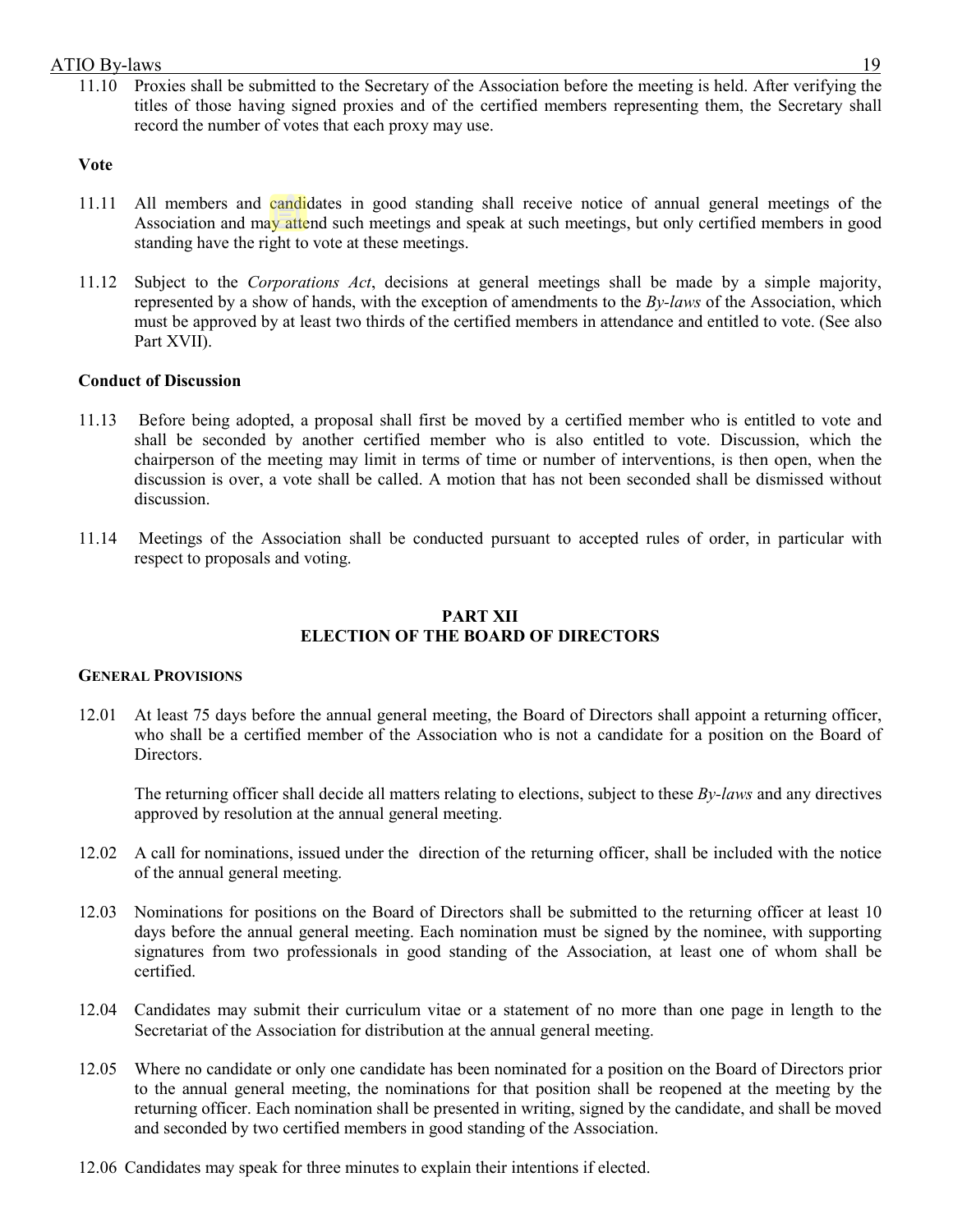- 12.07 All nominations for positions on the Board of Directors shall be put to a vote of the certified members at the annual general meeting, by secret ballot if there are two or more candidates. The candidate for each position obtaining the highest number of votes shall be declared elected. Positions for which there is only one candidate are filled by acclamation.
- 12.08 Members of the Board of Directors may be elected:
	- (a) as a slate of candidates

or

(b) one position at a time,

as determined by the Board each year after consulting the returning officer.

# **SLATE ELECTION**

- 12.09 If members of the Board are to be elected as a slate, the returning officer, when sending the call for nominations, shall invite candidates to present themselves for one position only.
- 12.10 The election of a slate of candidates usually takes place at the end of the annual general meeting. At the time of the election, the returning officer shall read the slate of names and call for a vote for the slate.

# **ELECTION BY POSITION**

- 12.11 In the case of elections by position, the returning officer, when sending the call for nominations, shall invite candidates to present themselves for all positions they would be prepared to fill.
- 12.12 Elections by position shall take place during the annual general meeting and shall proceed according to the list of positions in article 13.03.

Each time a position is filled, the individual chosen may withdraw as a candidate for each of the other positions for which he was running. If withdrawal means that no candidate or only one candidate is available for another (or several other) position(s), the returning officer shall then reopen nominations for those positions before the meeting continues.

Each time the returning officer is required to address the meeting, he or she proceeds from one vacant position to the following position until a vote is necessary. Results are tabulated while the meeting continues and are announced at the end of the deliberations on the current item on the agenda. The meeting shall alternate between agenda items and elections until all positions on the Board of Directors have been filled.

12.13 Notwithstanding the length of time it may take to elect a new Board by this method of voting, the composition of the Board shall remain unchanged until the end of the annual general meeting.

# **PART XIII THE BOARD OF DIRECTORS**

# **MANDATE**

13.01 The Board of Directors is responsible for applying these *By-laws* and the *Code of Ethics*, administering the certification examinations, and managing the Association's affairs. (See also article 13.18.)

# **COMPOSITION**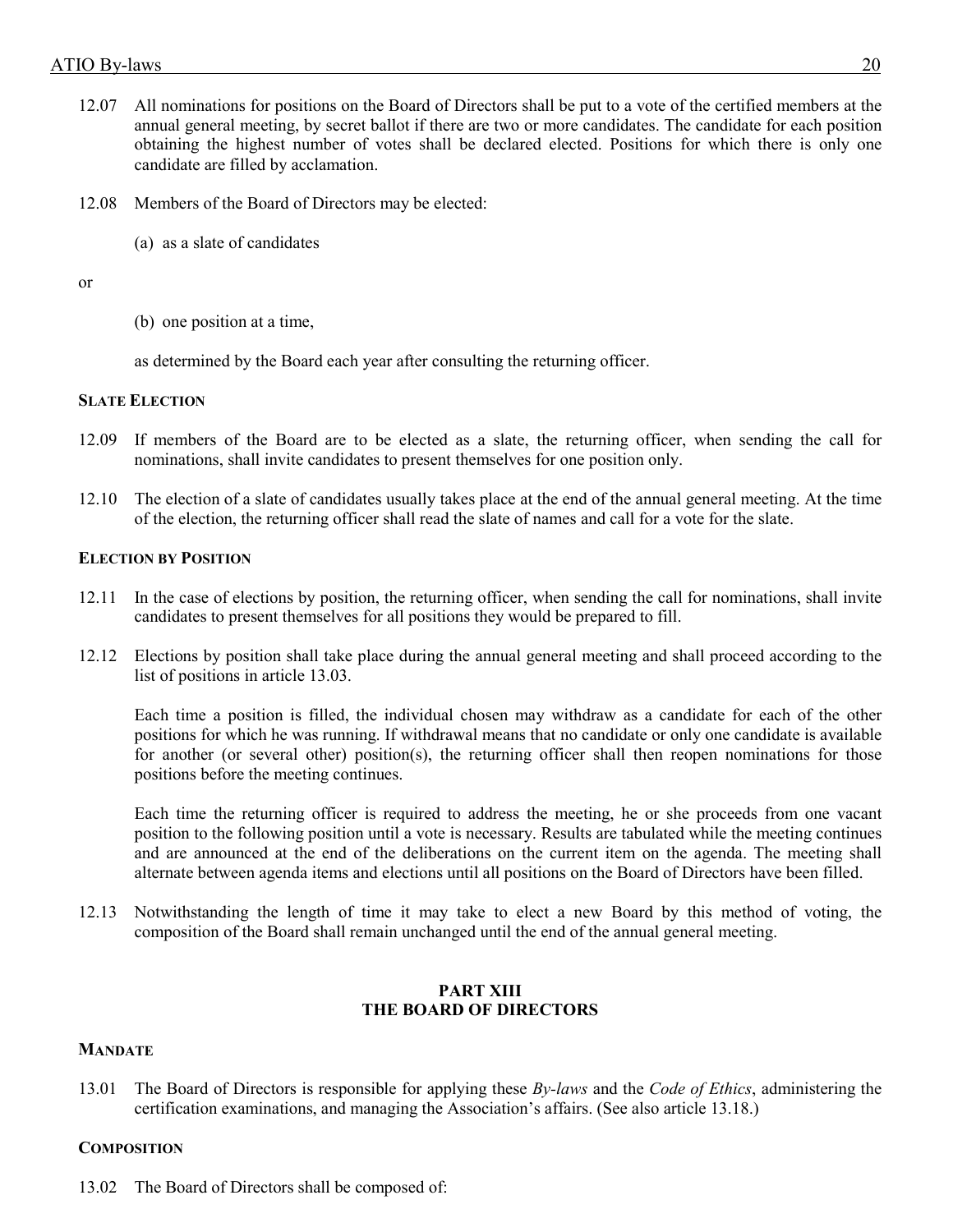- (a) Certified members in good standing of the Association, entitled to vote and duly elected in accordance with Part XII and the provisions of article 13.03
- (b) the Past-president, who shall be entitled to speak but not to vote, for one year, unless elected as a director.
- 13.03 The voting members of the Board of Directors shall include:
	- **the members of the Executive:**
	- (a) the President;
	- (b) the Vice-president;
	- (c) the Secretary and the Treasurer (or the Secretary-Treasurer);
	- **the representatives of the professional categories:**
	- (d) the Director, Salaried Translators;
	- (e) the Director, Independent Translators;
	- (f) the Director, Conference Interpreters;
	- (g) the Director, Court Interpreters;
	- (h) the Director, Community Interpreters;
	- (i) the Director, Medical Interpreters;
	- (j) the Director, Terminologists;
	- (k) the Director, Foreign Languages;

#### and

- chairpersons of committees (a maximum of four) that the Board of Directors deems appropriate to sit on the Board.

A member may occupy no more than two positions on the Board with the exception of the President, who is limited to one.

13.04 Subject to article 13.05, all members of the Board of Directors must be elected for a two-year term on staggered terms divided as equally as possible. In order to establish staggered terms, the members of the 2018-2019 Board of Directors shall be divided in two groups. The President, the Treasurer, the Director, Salaried Translators, the Director, Conference Interpreters, the Director, Community Interpreters; the Director, Terminologists shall serve an initial term of one (1) year. The Vice-President; the Secretary; the Director, Independent Translators; the Director, Court Interpreters; the Director, Medical Interpreters; and the Director, Foreign Languages; shall serve for a full term of two (2) years. Thereafter, at each General Annual Meeting the Board shall elect directors to fill expiring terms, each director to hold office for a term of two (2) years until the director's successor has been elected, and their term of office runs from the date of their election until the next holder of the position is elected. (See articles 10.03 and 12.13.)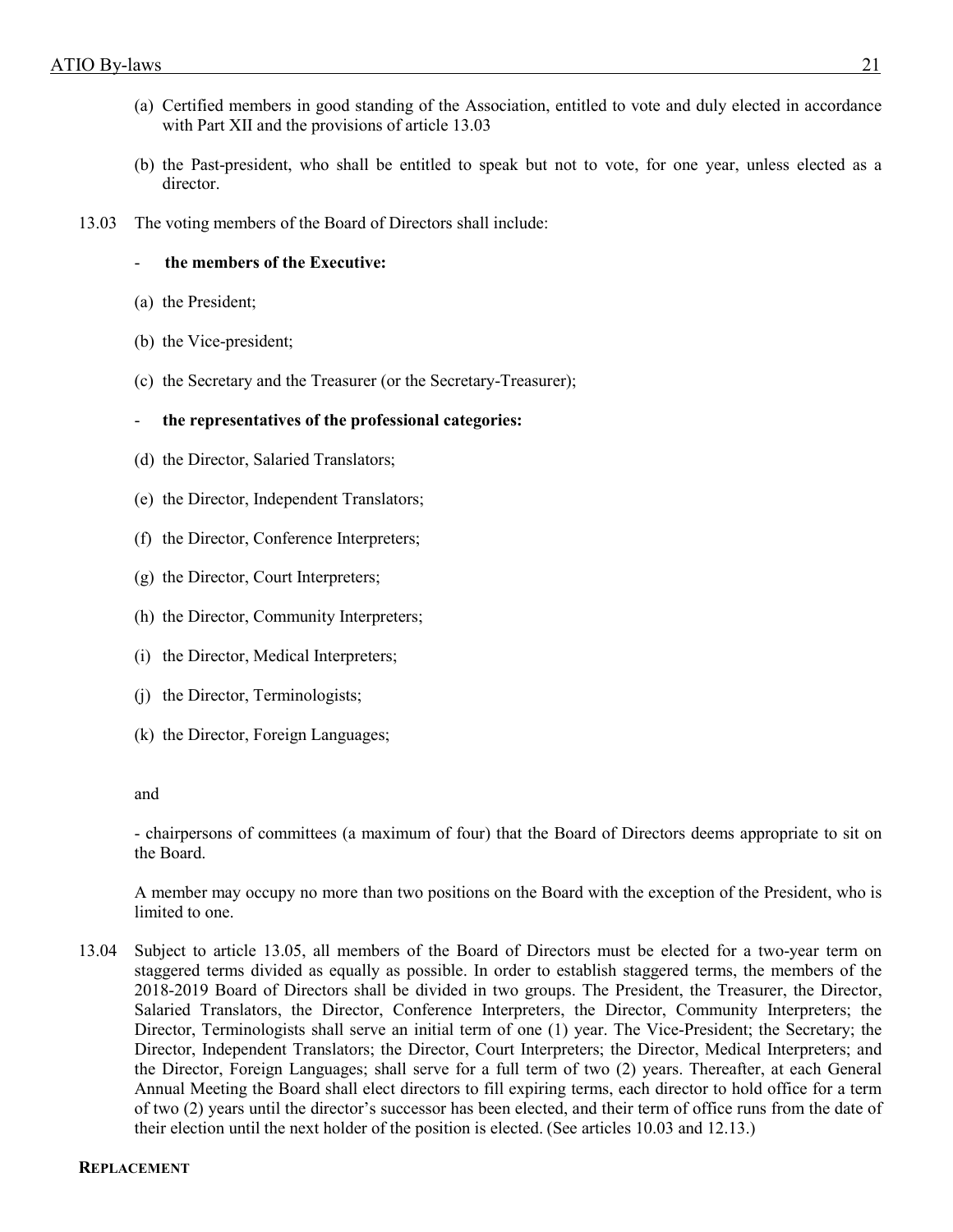13.05 Should the position of President become vacant prior to completion of the normal term of office of the President, the Vice-president shall automatically accede to the presidency for the remainder of the term of office.

Should any other position on the Board of Directors become vacant prior to completion of the normal term of office, the Board of Directors may appoint a certified member in good standing to that position for the remainder of the term of the office.

13.06 Should the auditor chosen at the annual general meeting cease activities in the course of the year, the Board of Directors shall appoint a replacement.

### **MEETINGS**

- 13.07 The Board of Directors shall meet at least three times, at regular intervals, between consecutive annual general meetings, at dates and location to be determined by the Board. The Board of Directors shall also hold special meetings as required to deal with complaints and other proceedings and appeals arising from decisions of the Discipline Committee.
- 13.08 Three members of the Board of Directors may request a meeting of the Board by submitting a request outlining the reason(s) for the meeting and the proposed date, time and location for the meeting. The Board shall meet no later than 15 days after the request is made.

# **CONDUCT OF MEETINGS**

- 13.09 The Secretary shall send a notice of the meeting to members of the Board of Directors at least 10 days before each meeting.
- 13.10 Two fifths of the members of the Board of Directors shall constitute a quorum at any meeting of the Board.
- 13.11 Any member of the Board of Directors who fails to attend three consecutive meetings of the Board without providing reasonable justification to the Secretary prior to each meeting shall be deemed to have resigned.
- 13.12 Decisions of the Board shall be made by simple majority of the members present. In case of a tie vote, the President shall cast the deciding vote.
- 13.13 Minutes shall be kept for all meetings of the Board of Directors and shall be adopted by vote at the next meeting.
- 13.14 Subject to verification, Board members may be reimbursed, upon submission of a claim accompanied by receipts, for all reasonable expenses incurred in the performance of their duties on behalf of the Board of Directors or the Association.

#### **INTERVENTION BY NON-BOARD MEMBERS**

- 13.15 A specialist or a member of the Association who is not a director may be invited to a meeting of the Board of Directors for the purpose of providing information or advice.
- 13.16 Certified members or candidates for certification in good standing of the Association who wish to attend a meeting of the Board of Directors to inform the latter of any matter of common interest must ask the Executive to add the item to the agenda of a meeting of the Board and request permission to attend that portion of the meeting. The Secretariat shall inform them of the date and location of the meeting and the time they are to appear.

When the item to be discussed is considered by the Board, the interested party is invited to join the Board members and participate in discussions. He or she shall withdraw once the matter has been dealt with.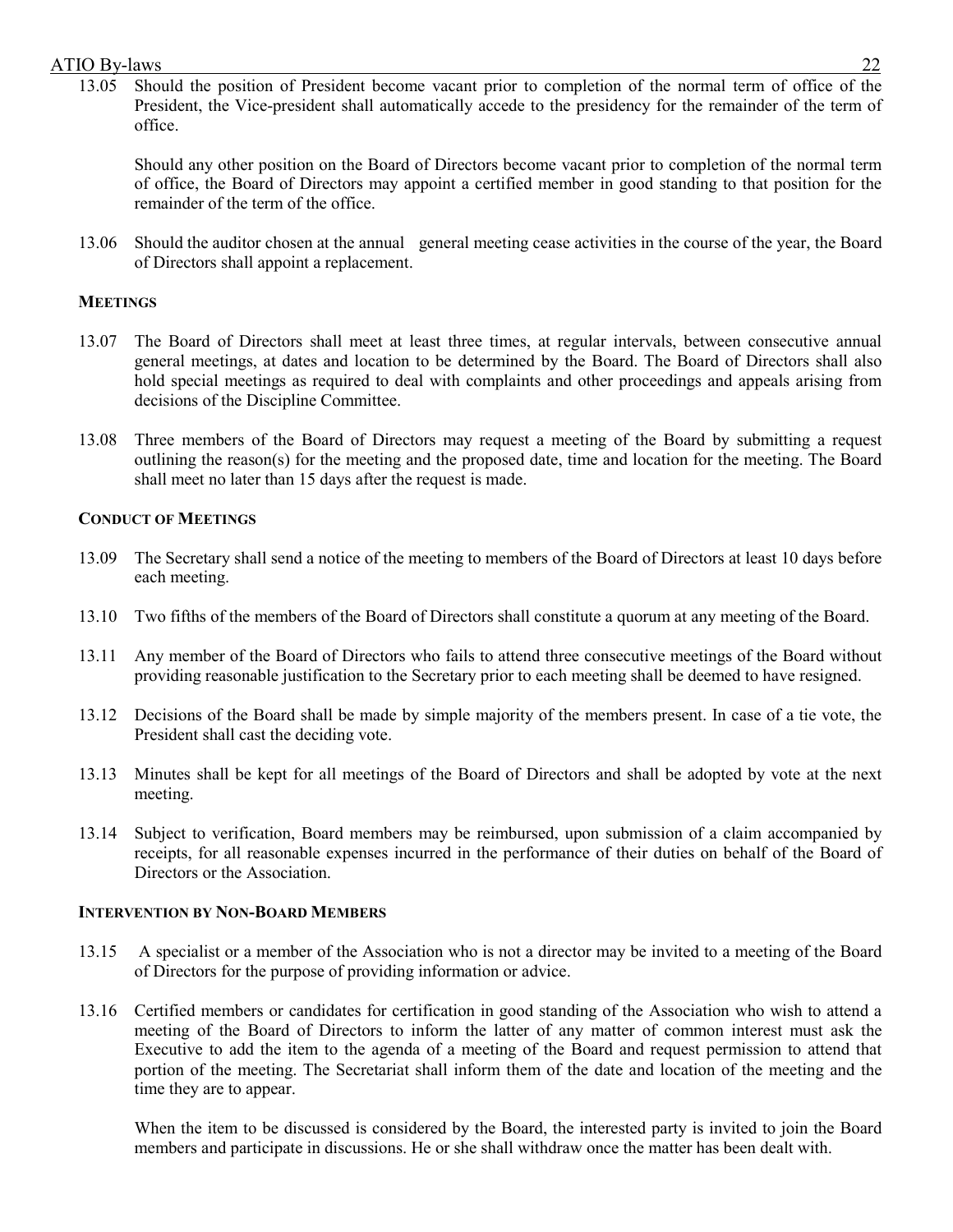All certified members and candidates for certification in good standing may request attendance at a meeting of the Board of Directors as observers by advising the President of their intentions at least 10 days before the meeting. An observer shall not join the Board members and shall not have the right to speak except at the invitation of the chairperson of the meeting. Observers shall withdraw at the request of the President of the Association or of the chairperson of the meeting or in the case of a meeting or part of a meeting held in camera.

# **SECRETARIAT**

13.17 The Board of Directors may appoint any full-time or part-time staff it deems necessary for administration of the affairs of the Association and the effective performance of its duties. Staff so appointed constitute the Secretariat.

# **DELEGATION OF POWERS**

13.18 The Board of Directors may delegate the administration of certification examinations to the Board of Directors of the Canadian Translators, Terminologists and Interpreters Council (CTTIC).

# **PART XIV EXECUTIVE AND OFFICERS**

# **THE EXECUTIVE**

- 14.01 The Executive of the Association shall include the President, Vice-president, Secretary and Treasurer (or Secretary-Treasurer) of the Association. The Executive Director shall attend the meetings *ex officio*. Three out of four members of the Executive (or two out of the three) shall constitute a quorum.
- 14.02 The Executive has all the powers and duties as the Board of Directors between meetings of the Board, with the exception of such powers and duties as the Board reserves for itself. The Executive shall keep minutes of all of its meetings, which it shall send to the Board of Directors in due course; the minutes shall he submitted to the Board for approval at the following meeting. The Executive shall present a report to the Board on its activities regarding the administration of the affairs of the Association.
- 14.03 The Executive shall meet as often as it deems necessary, at a suitable location. At least 24 hours' notice of each meeting shall be given. Decisions are made by a simple majority. In the case of a tie, the President shall cast the deciding vote.

# **PRESIDENT**

14.04 The President shall, in normal circumstances, chair the annual general meeting, all special meetings and meetings of the Board of Directors and of the Executive. The President shall also act as representative of the Association; however, another person designated by the President may, if necessary, undertake one or other of these duties.

The president is *ex officio* a member of all committees to which he or she is not specifically appointed and as such is entitled to give advice but not to vote.

Once a year, at the annual general meeting, the President shall submit a report on the performance of his or her duties and the administration of the Association's affairs.

14.05 Upon being elected, the President shall recommend the establishment of any committees deemed necessary to achieve the Association's overall objectives and to achieve the specific objectives that the President and the Board have set for themselves.

The President may delegate certain functions to the Vice-president.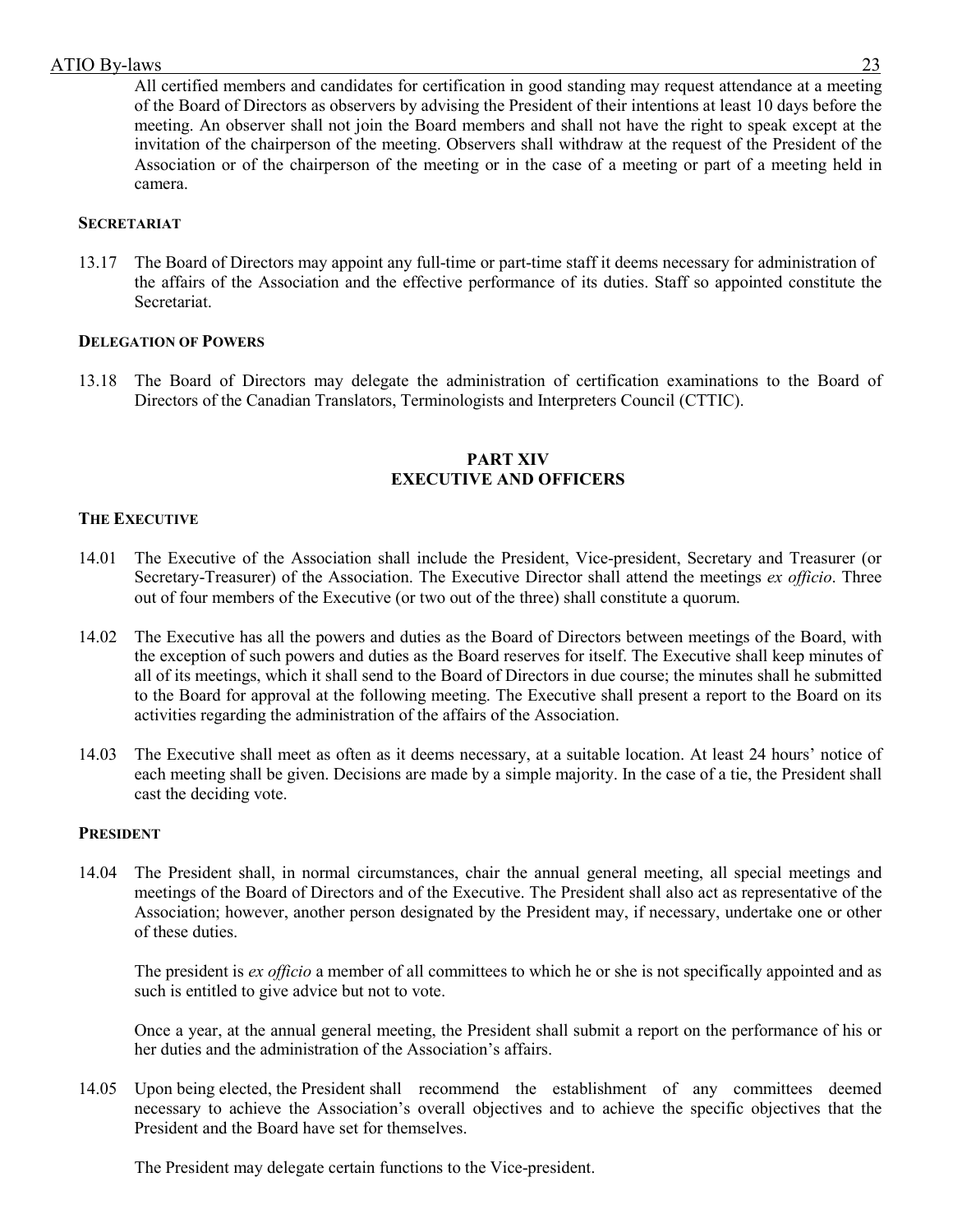### ATIO By-laws 24 **VICE-PRESIDENT**

14.06 The Vice-president shall assist the President and shall carry out certain specific tasks delegated by the President. The Vice-president shall replace the President when the latter is unable to carry out his or her duties.

### **SECRETARY**

- 14.07 The Secretary shall keep the registers and other documents as well as the corporate seal of the Association. He or she shall give notice of general meetings, meetings of the Board of Directors, and meetings of the Executive during which he or she shall record all votes. The Secretary shall draw up the agenda and prepare the minutes of each meeting. The administrative duties of the Secretary may be delegated to the secretariat, under supervision of the Secretary.
- 14.08 At the annual general meeting, the Secretary shall submit a report of all decisions made by the Board of Directors during the previous fiscal year.

### **TREASURER**

- 14.09 The Treasurer is responsible for the funds of the Association. The Treasurer shall make bank deposits and allocate funds as directed by the Board of Directors, keep the accounts of the Association and prepare financial statements. The administrative duties of the Treasurer may be delegated to the Secretariat, under the supervision of the Treasurer.
- 14.10 At the annual general meeting, the Treasurer shall submit a report on the financial affairs of the Association.

# **DIRECTORS OF COMMITTEES**

- 14.11 The directors of committees must be certified members of the Association; they shall perform the duties appropriate to their respective offices. They shall also assist the President and Vice-president and replace them if necessary.
- 14.12 At general meetings and other meetings of the Association, directors may chair a meeting of the group they represent if this group meets as a special committee at the request of the President of the Association or the majority of the members of the group concerned.
- 14.13 When the chairperson of a committee is neither a member of the Executive nor a member of the Board of Directors, he or she shall report on the activities of the committee to the President of the Association, and the President of the Association shall represent that committee at meetings of the Board of Directors.

### **PART XV BOARDS AND COMMITTEES**

- 15.01 The Board of Directors shall maintain or establish any
	- standing committees
	- temporary committees, or
	- ad hoc committees

necessary for the proper operation of the Association.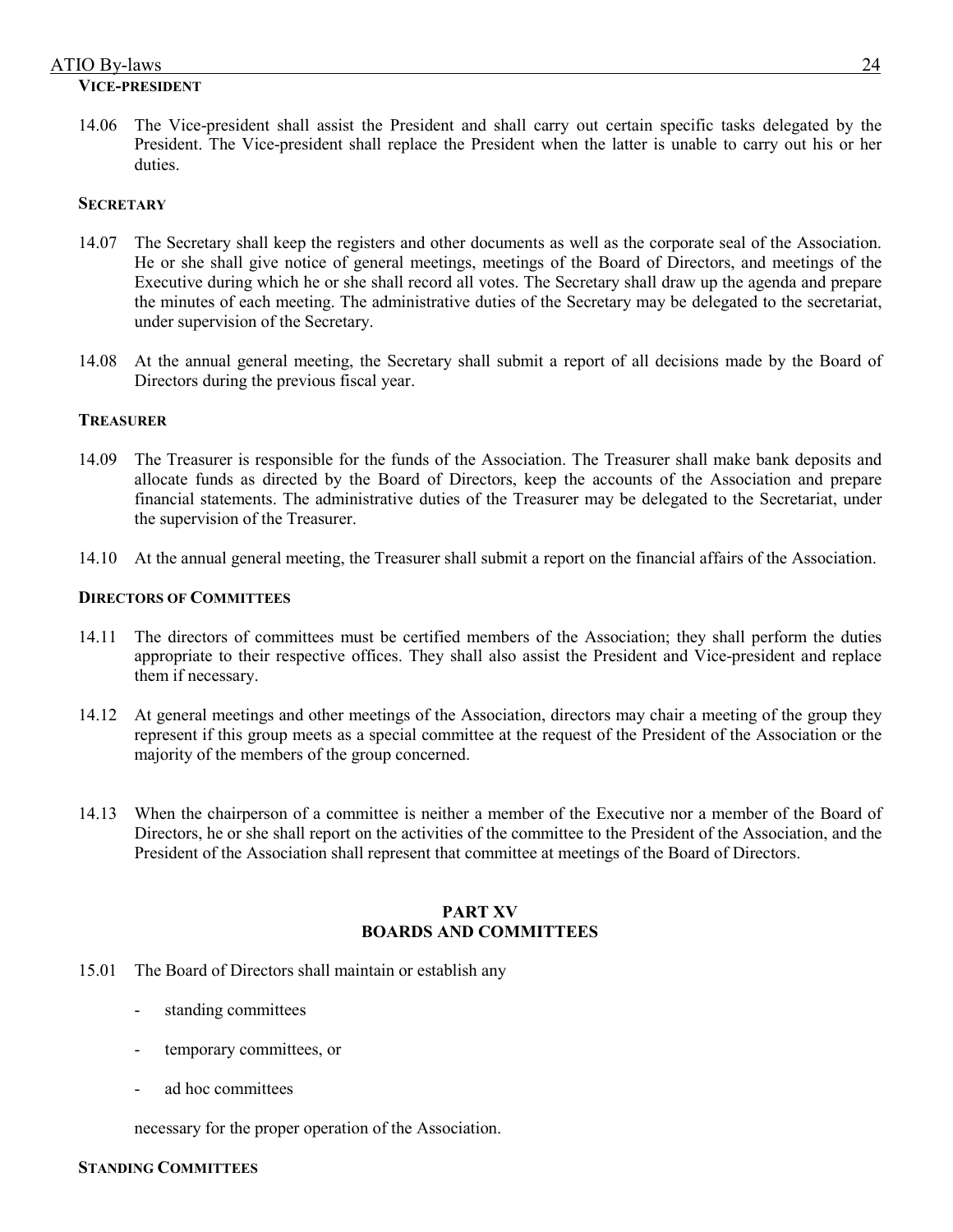- 15.02 The Association shall establish the following standing committees:
	- (a) Professional Standards Committee
	- (b) Discipline Committee
	- (c) Membership Committee
	- (d) Recognition and Certification Committee

The chairs of these committees, selected by the Board of Directors, must be certified members in good standing of the Association. They do not necessarily sit on the Board of Directors. The committees shall report directly to the President of the Association.

# **(a) Discipline Committee**

15.04 The Discipline Committee shall consist of five certified members in good standing appointed by the Board of Directors.

The Committee shall examine complaints and allegations of negligence or professional misconduct involving certified members or candidates for certification of the Association. (See Appendix 2: *Schedule of Complaint Proceedings*).

# **(b) Recognition and Certification Committee**

15.05 The Recognition and Certification Committee shall be responsible for examining applications to obtain ondossier certification or recognition of a specialization. The recognition and Certification Committee shall consist of:

- a chair who is a member of the Board of Directors or a certified member in good standing, designated by the Board;

- a certified member of each professional category and other certified members, if necessary.

The chairperson of the Recognition and Certification Committee need not be a member of the Board and shall report directly to the President of the Association.

#### **AD HOC COMMITTEES**

15.06 The Board of Directors may create ad hoc committees by resolution as it deems necessary. The chairpersons shall be certified members in good standing of the Association and may or may not be members of the Board of Directors; the members of these committees shall be members in good standing.

These committees shall have advisory powers commensurate with their terms of reference and the power to settle issues referred to them by the Board of Directors. Once it has fulfilled its terms of reference and reported to the Board, an ad hoc committee shall be dissolved.

15.08 When arbitration is requested with respect to the quality of the work produced by a certified member or a candidate for certification, the Secretariat can, with the member of the Board or the chair of the committee concerned, establish an arbitration committee qualified to make a ruling in the case in question. The persons asked to join the Committee (at least two, and a possible third if they do not agree) must be certified in the professional category and language combination of the work to be evaluated, whether it is a written work in translation or terminology, or a recorded interpretation in conference interpreting or court interpreting.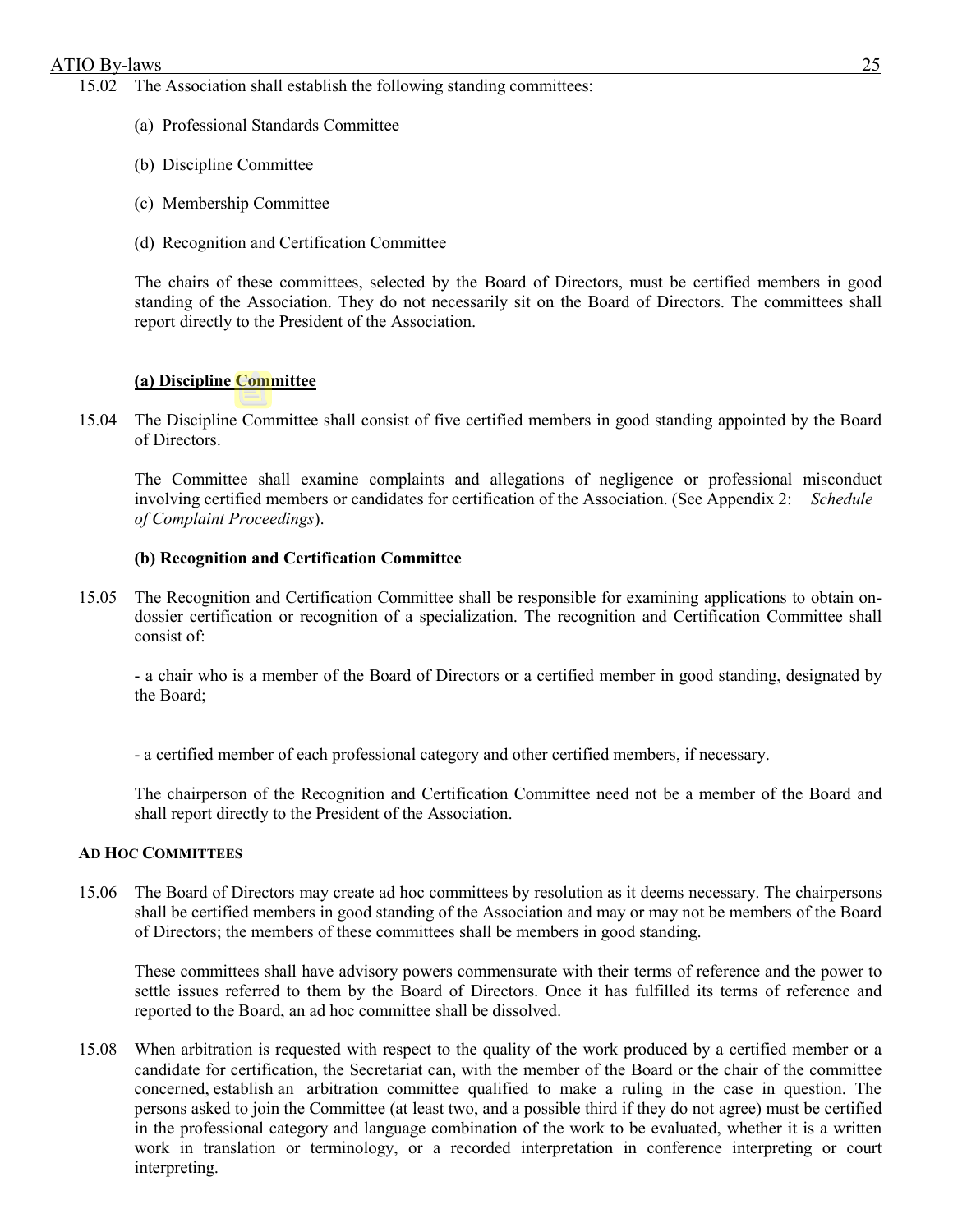### **PART XVI MISCELLANEOUS PROVISIONS**

#### **FORM OF NOTICE**

- 16.01 Notices, orders, complaints or other documents, or copies of one or more of these, that must be served or given to an individual under the *By-laws*, other than notices of an administrative nature, shall be served personally or by registered or certified mail addressed to the individual at his or her last known address or, in the case of a certified member or candidate for certification, at the member's address as recorded in the register of the Association.
- 16.02 The Board of Directors may, by means of a by-law, create additional professional regional chapters as it deems necessary.

# **PART XVII AMENDMENTS TO THE** *BY-LAWS*

- 17.01 Subject to article 17.02, the *By-laws* of the Association may be amended at a general meeting of the Association, on presentation of a motion by the Board of Directors or by at least five certified members in good standing. Amendments must be approved by a least a two-thirds majority and come into effect on the date they are approved, subject to any provisions to the contrary in the motion to approve the amendment.
- 17.02 Proposed amendments to the *By-laws* shall be sent to the Secretary of the Association at least 30 days before the general meeting at which they are to be presented. The Secretary shall send a copy of the proposed amendment and notice of the proposal in both official languages to all certified members and candidates for certification of the Association at least 10 days before the general meeting.
- 17.03 A general meeting may vote by a two-thirds majority to put amendments to the *By-laws* to a postal or electronic vote for adoption.

In such a case, certified members in good standing shall receive the text of any amendments accompanied by a summary of the principal changes made and a ballot that they shall return within 60 days following the date of dispatch.

The postal vote shall be counted in the presence of two witnesses including a designated member of the Executive.

# **PART XVIII EFFECTIVE DATE AND TRANSITION**

- 18.01 These *By-laws* come into effect on 16 April 2016, unless otherwise indicated, and repeal all previously existing *By-laws* of the Association.
- 18.02 Notwithstanding any other provision of these *By-laws*, all members of the Board of Directors in office at the time these *By-laws* come into effect shall remain in office until the next annual general meeting.
- 18.03 In case of any discrepancy between the text of the *Association of Translators and Interpreters of Ontario Act, 1989* and that of the present *By-laws*, the text of the Act shall take precedence.